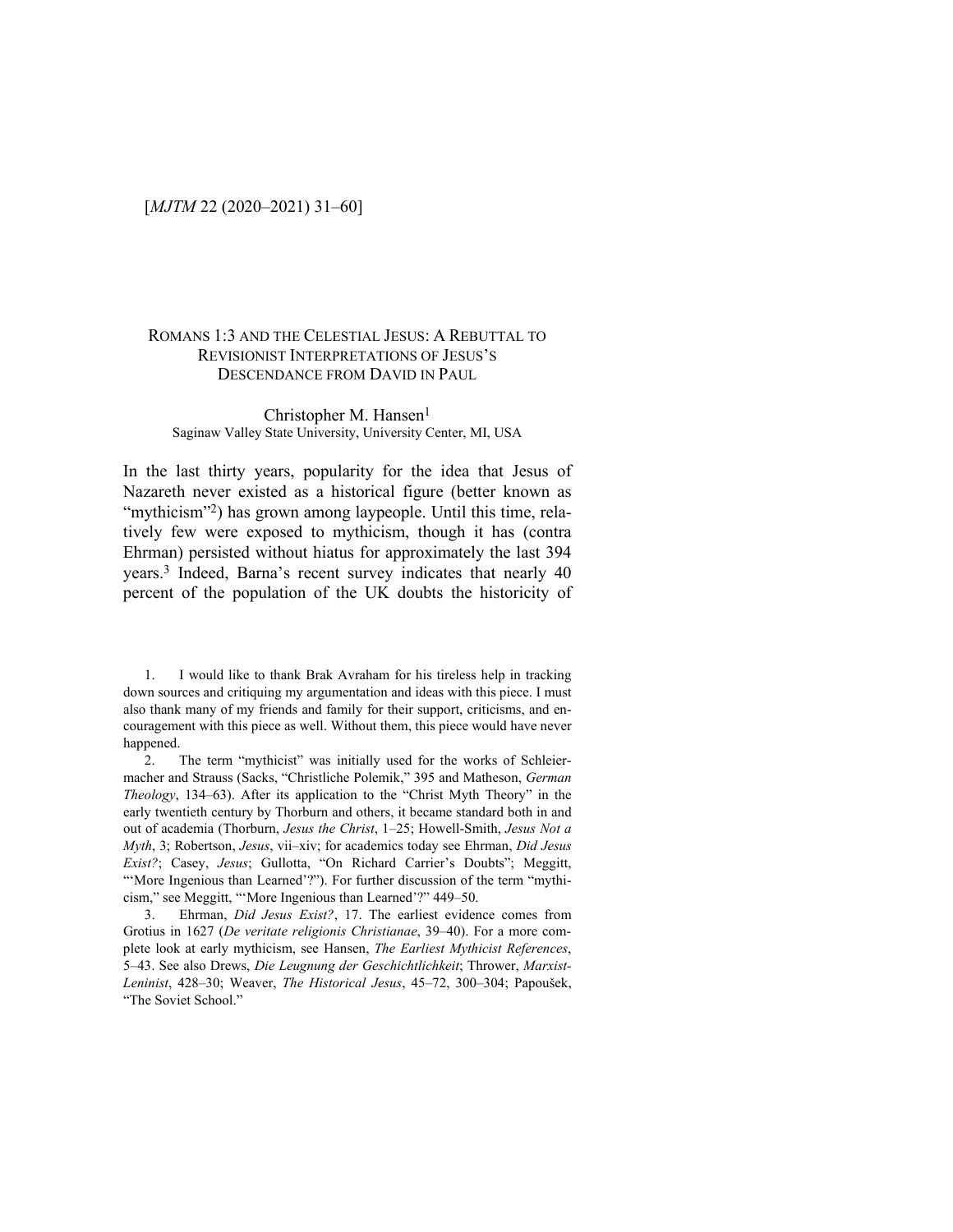Jesus or has no opinion on whether he existed or not, while it has risen to 8 percent in the USA.<sup>4</sup>

In recent years, mythicism has been characterized by popularity among laity and the rather eccentric works which it has produced.5 Despite these circumstances, a number of academics have now come forward to identify with those doubting the historicity of Jesus, including a number of well-known and respected figures.6 Additionally, since 1993 there have been four peerreviewed books published advocating mythicistism/agnosticism, namely those from Magne, Brodie, Carrier, and Lataster.<sup>7</sup> There have been a number of mythicist/agnostic academic articles published during that time as well.<sup>8</sup> Of the four books, Brodie's and Carrier's are the only ones to have received any detailed

4. Barna Group, "What Do Americans Believe," April 1, 2015 and Barna Group, "Perceptions of Jesus," February 10, 2016.

5. One of the most noteworthy eccentricities being Gadalla's theory that Jesus was actually King Tutankhamen. See Gadalla, *Tut-Ankh-Amen*. Others border on or are literal conspiracy theories. For example, Salm, *The Myth of Nazareth*, who theorizes a conspiracy and coverup about Nazareth. There are various similar issues with Acharya S, *The Christ Conspiracy*, who theorizes a conspiracy to cover up the nonexistence of Jesus, including destruction of evidence and more.

6. Yan, "Yesu"; Kryvelev, *Christ*; Magne, *From Christianity to Gnosis*; Price, *Deconstructing Jesus*; Harpur, *The Pagan Christ*; Droge, "Cynics or Luddites?"; Droge, "Jesus and Ned Ludd"; Brodie, *Beyond the Quest*; Carrier, *On the Historicity of Jesus*; Boix, *Érase una vez*; Simms, "Jesus the Jew"; Detering, *Buddha*; Lataster, *Questioning the Historicity*.

7. Magne, *From Christianity to Gnosis*; Brodie, *Beyond the Quest*; Carrier, *On the Historicity of Jesus*; Lataster, *Questioning the Historicity*.

8. Yan, "Yesu"; Yu, "Shi nian lai wo"; Torstendahl, "Comments"; Ellegård, "Theologians as Historians"; Droge, "Cynics or Luddites?"; Droge, "Jesus and Ned Ludd"; Law, "Evidence, Miracles, and the Existence"; Lataster, Review of *On the Historicity of Jesus*; Lataster, "The Fourth Quest"; Lataster, Review of *Jesus: Evidence and Argument*; Lataster, "Bayesian Reasoning"; Lataster, "Questioning the Plausibility"; Lataster, "On Richard Swinburne"; Lataster, "Bart Ehrman"; Lataster, "The (Overwhelming) Improbability"; Lataster, "The Case Against Theism"; Lataster, "How to Show"; and Lataster, "Warranted Skepticism."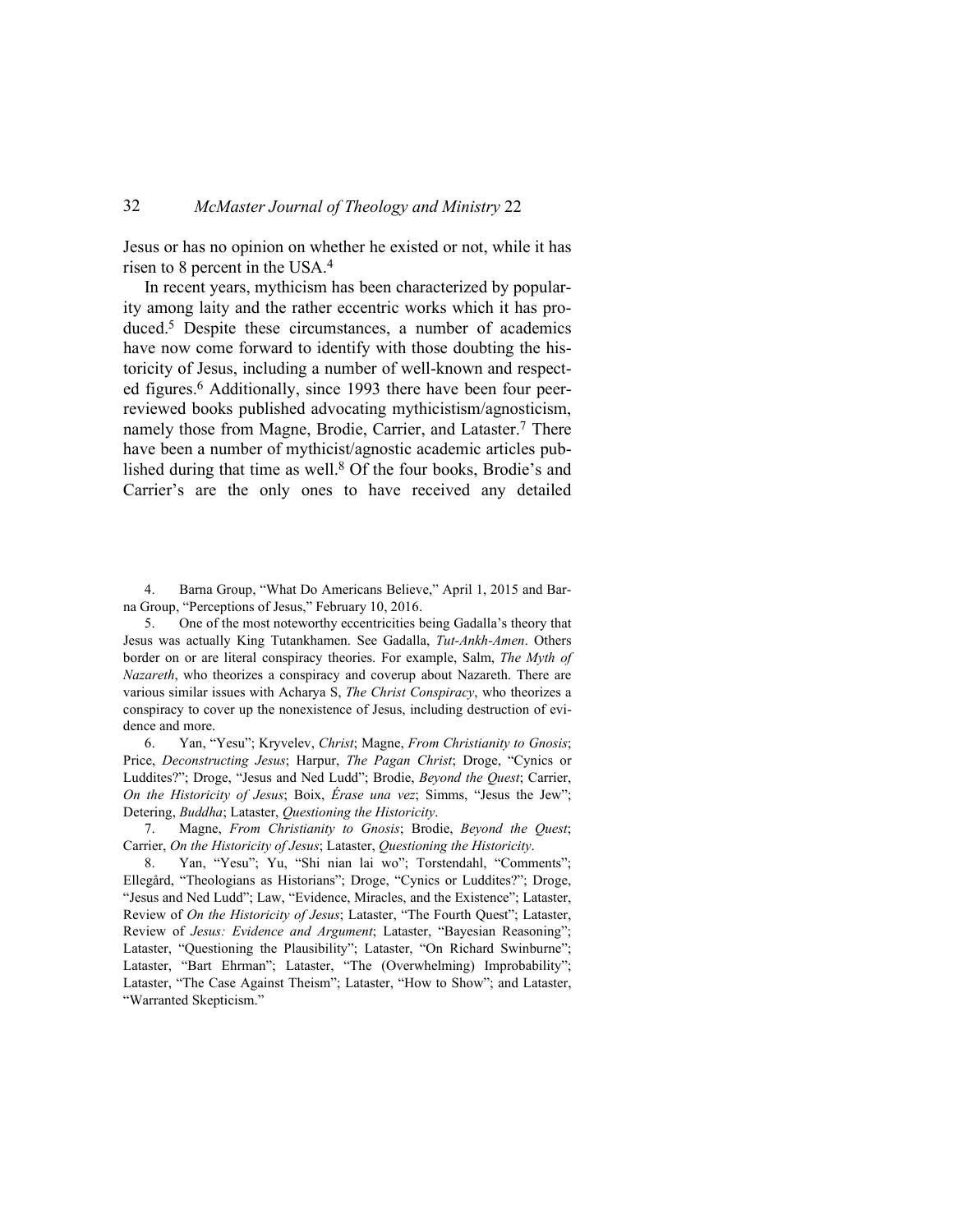rebuttal,<sup>9</sup> while Magne's and Lataster's have been ignored, making little impact so far.

Necessary for mythicists is the ability to explain away the Pauline Epistles as witnesses to the historicity of Jesus, as they are the earliest and most valuable sources for his existence, written within fifteen to thirty years of Jesus's life.10 The most enigmatic text for them to argue against has been Rom 1:3, which presents Jesus as a descendant of David. There have been a number of ways in which this has been accomplished, a popular one being reliance on more or less *ad hoc* interpolation theses, which have been dismissed by a number of academics.<sup>11</sup> In the present article, the focus will be on the thesis presented by Richard Carrier in *On the Historicity of Jesus*, which attempts to reinterpret the passage as being essentially a pesher. Despite Carrier's interpretation of Rom 1:3 not being well-received, there have been no in-depth discussions of it in literature, the most notable refutation being a short comment in Simon Gathercole's recent paper.12 As such, this lack of proper rebuttal gives reason for a more thorough investigation of this issue.

9. Contra Brodie, see Corley, Review of *Beyond the Quest*. Contra Carrier, see Petterson, Review of *On the Historicity of Jesus*; Gullotta, "On Richard Carrier's Doubts"; Gathercole, "The Historical and Human." For rebuttals to both, see Litwa, *How the Gospels Became History*, 22–45.

10. This is especially the case in light of extrabiblical witnesses being problematic for reconstructing a life of Jesus due to the unknown provenance of their information. See Van Voorst, *Jesus Outside the New Testament*.

11. For interpolation theories (not all mythicist) see O'Neill, *Romans*, 25–34; Detering, *The Fabricated Paul*, 62; Dalton and Dalton, *Jesus Christ*, 129; Price, *The Amazing Colossal Apostle*, 254–55. For a refutation of their evidence, see Calhoun, *Paul's Definitions*, 104n43; BeDuhn, *The First Edition*, 295; Hatch, "On the Relationship," 187–99. See also, Origen, *Comm. Jo.* 10.21–24. Lenzman, *L'Origine du christianisme*, 43–44; Kryvelev, *Christ*, 177–79; Detering, *Paulusbriefe ohne Paulus?*; Detering, *The Fabricated Paul*; Detering, *Inzenierte Falschungen*; Zindler, *The Jesus the Jews Never Knew*, 193; Price, "Does the Christ Myth"; Price, *The Amazing Colossal Apostle*; Brodie, *Beyond the Quest*, 137–54; and Salm, *NazarethGate*, 408, all suggest that Paul did not write any of the letters ascribed to him (following the "Dutch Radical" school) which is a positions that has been sufficiently rebutted by Edward Verhoef, "The Authenticity of the Pauline Epistles."

12. Gathercole, "The Historical and Human," 191–92.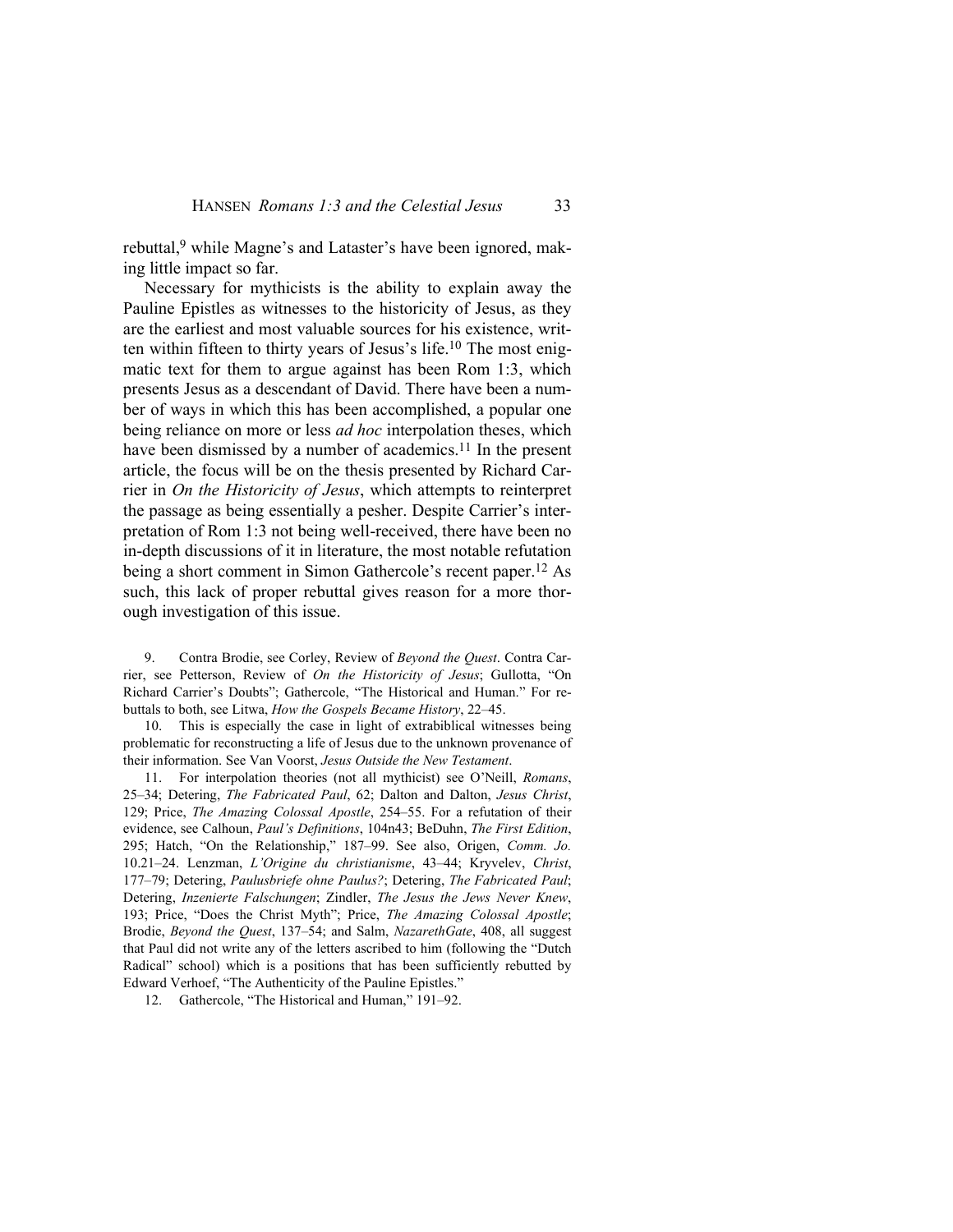#### *Carrier's Thesis*

Carrier's argumentation is directed at Rom 1:3 from multiple angles. First, Carrier seeks to establishes that the terminology used in the passage, if taken literally, could be construed to mean that Jesus's body was manufactured by God.13 The relevant portion of the verse reads, "concerning his son, born [γενοµένου] of the seed of David according to the flesh."<sup>14</sup>

Carrier's principle argument for this is that Paul almost never uses γίνομαι (in the aorist masculine genitive form γενομένου in Rom 1:3) to refer to birth (except Gal 4:4 which he interprets as allegorical as will be shown below). More frequently, he uses the term for the act of making or the manufacturing of something (Carrier likening this to 1 Cor 15:45 with the making of Adam and 1 Cor 15:37 with the making of "resurrection bodies").<sup>15</sup> The second major part of his argument is to make the case that if one reads 2 Sam 7:12–14a allegorically, that it may be possible to conclude from this prophecy that God would literally construct the future Messiah out of David's semen, which Carrier claims is possible if read "like a pesher."16 Carrier's final argument is to present possible ancient sources analogous to this concept. He cites in a footnote a narrative of the demoness Igrat and King David as recorded by the School of the RaShBa (thirteenthfourteenth centuries CE), and later cites Irenaeus in defense of his positions on Gal 4:4 and Rom 1:3.<sup>17</sup> Since then, he has also

13. Carrier, *On the Historicity of Jesus*, 575–76.

14. Translation mine. περὶ τοῦ υֻἱοῦ αὐτοῦ τοῦ γενοµένου ἐκ σπέρµατος ∆αυὶδ κατὰ σάρκα (Rom 1:3).

15. Carrier, *On the Historicity of Jesus*, 576.

16. Carrier, *On the Historicity of Jesus*, 576. Cf. Doherty, *The Jesus Puzzle*, 98–99, where the author argues similarly that this account is ahistorical with a celestial Christ and the reading of Christ as a Davidic descendant incidentally led to historicity. Verenna, "Born under the Law," 152, instead argues that it is an allegory comparable to Gal 4:21–31 (the allegory of Hagar and Sarah), which he also argues is the case for Gal 4:4. As with the vast majority of his work, Lataster, *Questioning the Historicity*, 421–24 defends Carrier's interpretation of Rom 1:3 mostly by appealing to Christians and Jews believing "absurd things," however, he fails to provide any supporting evidence.

17. Carrier, *On the Historicity of Jesus*, 580–81.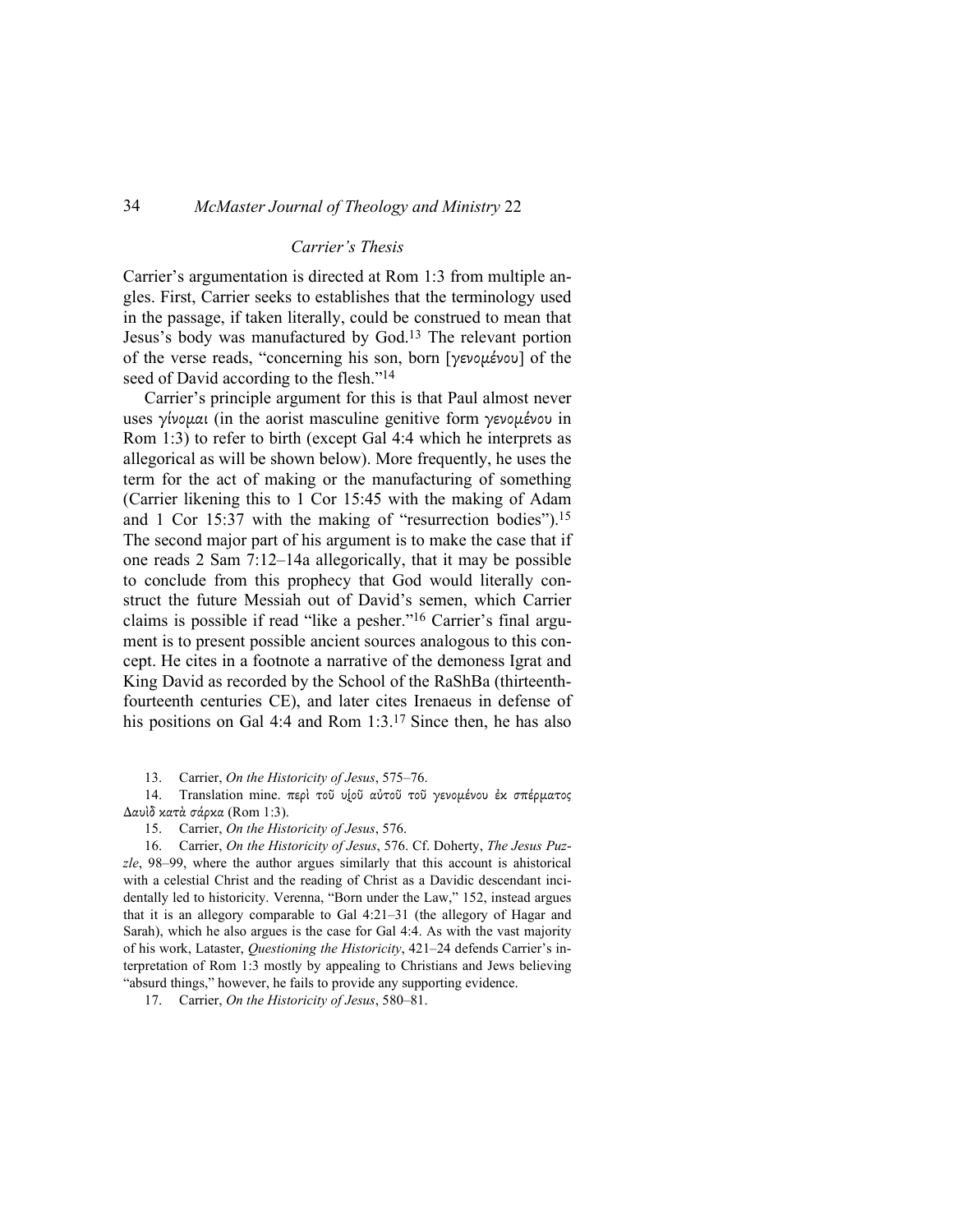added (in blog posts and a subsequent book) appeals to a Zoroastrian tradition which has the sperm of Zoroaster being preserved to be used for the final Saoshyant.18 Based on this evidence, Carrier concludes that a mythical reading of Paul's text is not only possible but "easily read out of this scripture."19 He goes as far as to say this is the "simplest" interpretation.20 His argumentation can be broken down into three major categories: grammar, prophetic imagery, and historical precedent. I will address each of these in turn, though there is much to go through.

#### *Grammar*

The grammar of the text does not lend itself to Carrier's reading of Rom 1:3. We can look at analogs within the LXX and find that there are a few examples where similar language is used for physical birth (Gen 21:3, 46:27, 48:5). We can also appeal to other Jewish texts which use the terminology to refer to birth.<sup>21</sup> Of particular importance for establishing the semantic range of γίνοµαι, in fact, is Josephus's *Ant.* 1.150 where γίνοµαι and γεννάω (Paul's supposedly more "common" term for birth22) are interchangeable. For Carrier's argument, it is worth noting Philo's use of γίνοµαι to refer to the birth of Moses twice (*Moses*  2.192–193 in the forms γενομένων and γενόμενος), since Carrier attempts to draw a strong connection between Philo and Paul,

18. Carrier, "The Cosmic Seed of David"; Carrier, *Jesus from Outer Space*, 187.

- 19. Carrier, *On the Historicity of Jesus*, 577.
- 20. Carrier, *Jesus from Outer Space*, 185–90.

21. Josephus, *Ant.* 1.150; 1.303–304; 7.154; 15.11; 20.20–21; Philo, *Moses* 2.192–193; Philo, *Virtues* 37.202. We can also point to Greco-Roman testimony: Strabo, *Geogr.* 10.15; Diodorus Siculus, *Hist.* 4.62; 4.67; 4.72; 4.75; Plato, *Resp.* 8.553; Plato, *Alc.* 1.121; Isocrates, *Hel. enc.* 27; Herodotus, *Hist.* 2.146; Marcellinus, *Thuc.* 54; Hippocrates of Cos, *Nat puer.* Introduction 8.481–482; Plutarch, *Mor.*; Plutarch, *Vit. X orat.* 4.836; Plutarch, *Thes.* 8; Plutarch, *Mar.* 3; Dionysius of Halicarnassus, *Ant. rom.* 1.40.2; 1.53.4; *PGM* 4.719–724 (see Radcliffe, "There and Back Again," 194).

22. Carrier, *On the Historicity of Jesus*, 576.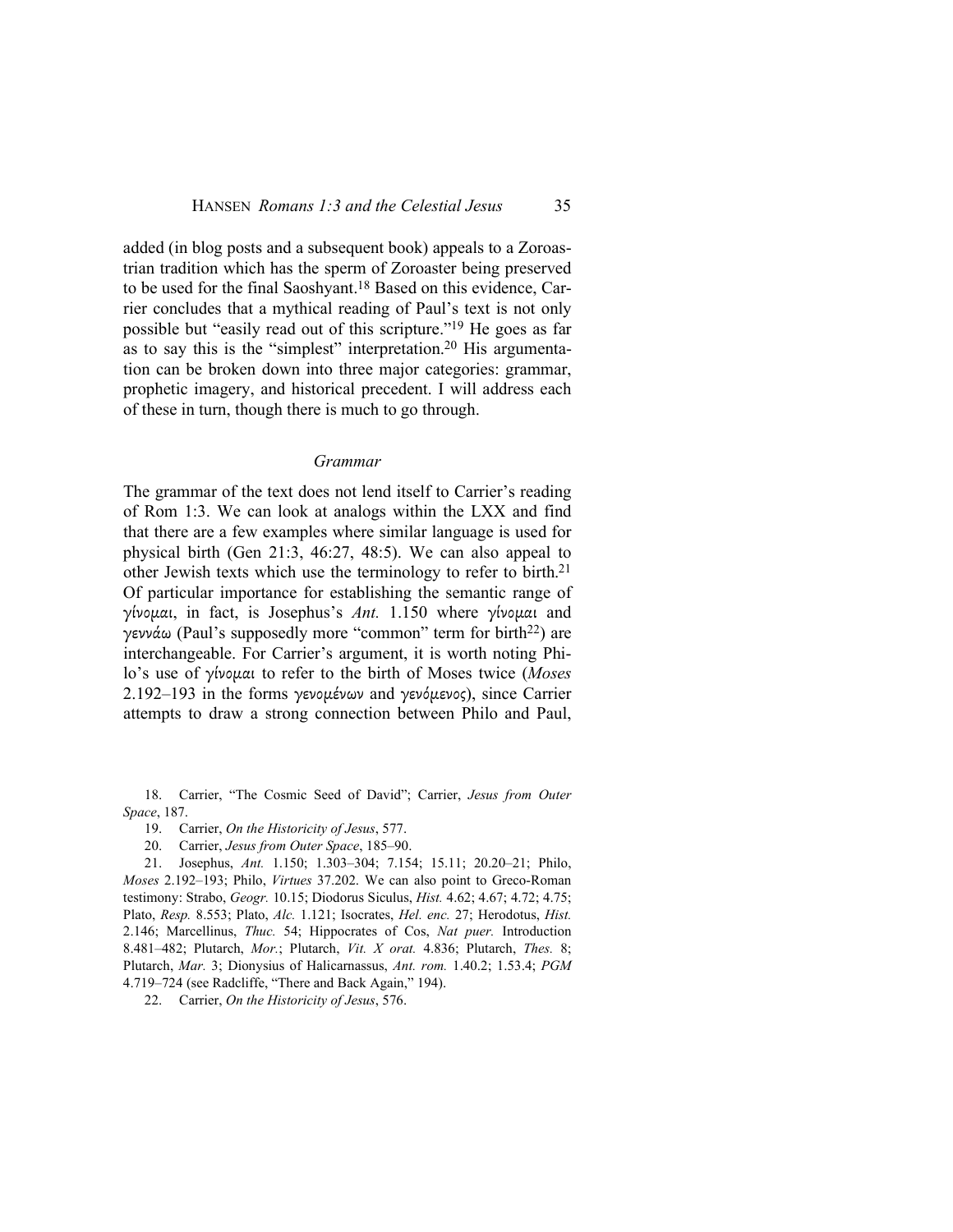though leading scholars on Philo do not.<sup>23</sup> Josephus, in turn, uses γίνοµαι for birth on numerous occasions (*Ant.* 1.150; 1.303–304; 7.154; 15.11; and 20.20–21). Given the wide usage of this term by both Jewish and Greco-Roman authors for birth, it stands to reason that Paul's usage should not be considered necessarily unusual. Carrier's attempt to read σπέρµατος in Rom 1:3 in a literal fashion is problematic as well, since it is used in Jewish literature often as a metaphor genealogical descent (either immediate or not).<sup>24</sup>

Carrier's use of 1 Cor 15:45, wherein he argues that Adam's body is manufactured by God, hinders his interpretation since Paul's entire purpose in this passage is both noting that Adam is historical (as the founder of the human race) and that Adam had a physical (earthly) body.<sup>25</sup> His contrast in the passage is Christ's raised up, resurrected, i.e., spiritual, body meaning initially he had a body equivalent to Adam's, i.e., an earthly historical one.26 As such, this parallel between them could help establish that Paul thought of Jesus as a historical person. In addition, in LXX Gen 2:7, where Adam is made, the text uses ἔπλασεν for the forming of Adam's body and when Adam's body comes alive it uses εγένετο, the aorist indicative meaning "became." Therefore, Paul is not referencing the manufacturing of Adam's body in his citation of LXX Gen 2:7, but a change of state in which Adam's body is made alive. As such, there is no bodily

23. Carrier, *On the Historicity of Jesus*, 200–205. This is done also by Lataster, *Questioning the Historicity*, 303–8, 325. For a more critical analysis of Philo, see Runia, *Philo in Early Christian Literature*, 66–74.

24. LXX Gen 4:25; 15:1–5; LXX 1 Sam 20:42; LXX 2 Sam 22:51; LXX 1 Kgs 2:33. See also Philo, *Posterity* 3.10–11; 36.124–125; 49.170–171; 50.172–173; 53.180; Philo, *Moses* 1.279; Philo, *Heir* 2–3; 65–66; 86–87; Josephus, *Ant.* 5.220; 9.109; 9.143–144; 11.304. See also Greco-Roman writers: Aeschylus, *Suppl.* 290; Libanius, *Or.* 13.6, referring to the line of descent from Aeacus to Achilles.

25. Fitzmyer, *First Corinthians*, 597–98 and Fee, *Corinthians*, 788–90.

26. Fee, *Corinthians*, 788–90. Carrier would also disregard the historicity of Adam but Paul does not, which is what makes Carrier's parallel less convincing.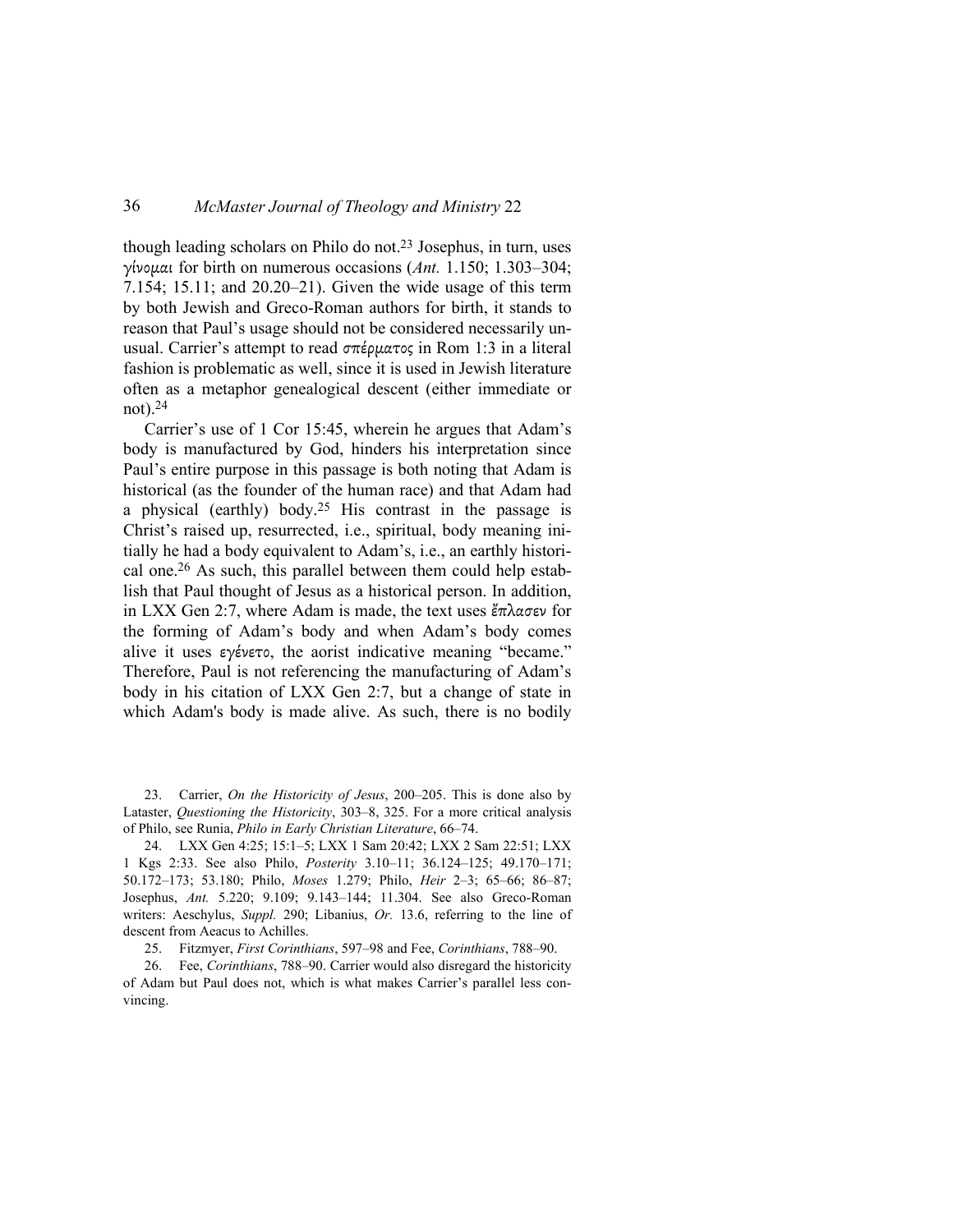construction happening in 1 Cor 15:45, which the grammar lends itself to.27 Carrier has misunderstood the passage.

Lastly, Carrier's appeal to the fact that the term γίνοµαι is not frequently used to refer to birth is somewhat irrelevant as Gathercole points out, since Paul's discussion of birth is infrequent anyways.28 Gathercole also highlights a distinction that Carrier has missed. When Paul talks of these other births, he uses γεννάω with regard to the immediate parents.<sup>29</sup> This means that γίνομαι in Rom 1:3 would make more sense, since he is talking of genealogical descent, not immediate family. This means there is no significant reason to take the use of γίνομαι as a problem for the traditional reading of the passage.<sup>30</sup>

#### *Prophetic Imagery and Historical Precedent*

As the grammatical arguments were found to be unconvincing, we must turn to Carrier's use of prophetic imagery and a claimed historical precedent for his interpretation of Rom 1:3. The first issue is to address his arguments for how 2 Sam 7:12–14a was

27. Likewise, 1 Cor 15:37 uses γενησόµενον as in "to be" (future tense) but not indicating the manufacture of bodies. The idea that the "resurrection body" is manufactured by God (Carrier, *On the Historicity of Jesus*, 576) is a misconstruing of 1 Cor 15:37 and 2 Cor 5:1–5. As Keener notes, 2 Cor 5:1–5 (in parallel with 1 Cor 15:51–54) actually indicates that the body we die in "will be changed" (ἀλλαγησόµεθα), not manufactured (Keener, *1–2 Corinthians*, 179). At no point is γίνοµαι used to indicate these bodies are constructed by God.

28. Gathercole, "The Historical and Human," 191n32. In total, Paul only speaks of birth on three occasions (Rom 9:11; Gal 4:23 and 4:29), excluding Phil 2:7, Rom 1:3, and Gal 4:4. If one included those, the semantic range would indicate Paul (like other Jewish authors) used the terms interchangeably.

29. Gathercole, "The Historical and Human," 191n32.

30. That there were later alterations in some manuscripts from γίνοµαι to γεννάω is likely a result of attempts to alter the text in polemics against Docetists and Gnostics (Ehrman, *The Orthodox Corruption*, 238–39). In the Gnostic reading, Christ is born but he does not take human nature, as Ehrman notes (*The Orthodox Corruption*, 239). The alteration is to make it known he really did take on human nature from his mother. This alteration has to do with the nature of Jesus's presence on earth, not to make a distinction between "make" and "born" as Carrier claims (*On the Historicity of Jesus*, 580).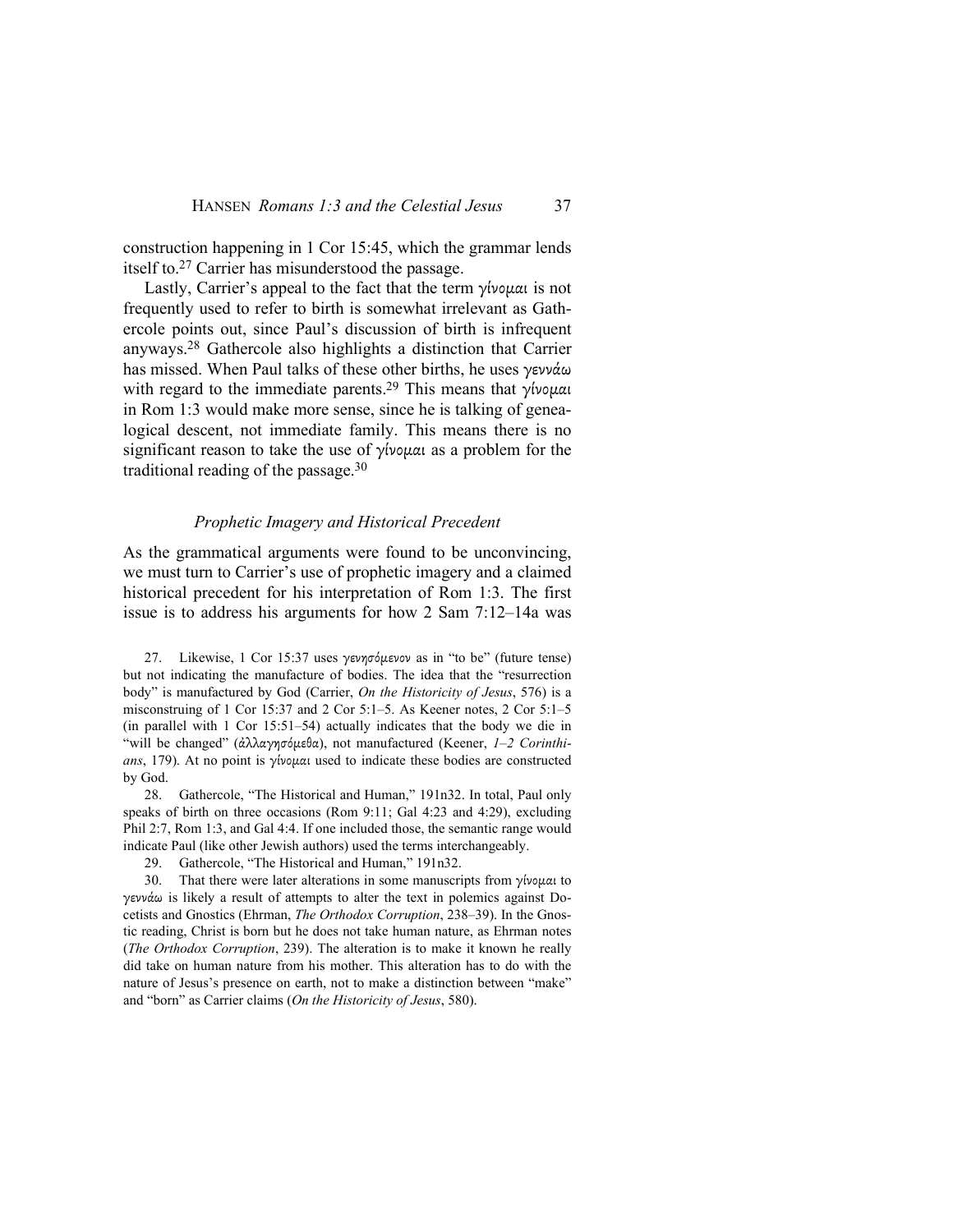used by Paul. Carrier claims that this passage, if read like a pesher, could lead one to interpret Rom 1:3 as the "cosmic sperm bank" (as Carrier refers to it) as a way to "save" the prophecy from being incorrect, since David's descendants did not eternally reign.31 However, this case has a number of weaknesses. First, there is no attested reading from any known pesher about the storing of celestial semen to construct a messianic figure. In fact, the pesher 4Q174 i.10–13 interprets 2 Sam 7:12–14a as an eschatological figure of the Davidic line, not a purely celestial figure manufactured from cosmic semen.32 Thus, "if read like a pesher," we would have no reason to accept Carrier's interpretation, since this actual pesher does not interpret the prophecy this way. Carrier's pesher claim is, as a result, specious from the start. Second, Carrier appeals to the original intent of the author as indicating that the ruling line from David would be unbroken. For Carrier, this prophecy was about David's immediate son; thus, reading Rom 1:3, which alludes to 2 Sam 7:12–14a, would cause a problem with the prophecy (since the line of David was broken). Following this, Carrier argues that Paul may have read the passage as indicating that God would raise up an eternal son of David to rule in perpetuity by literally taking David's sperm, since (for Carrier) this is the only way he sees to save the prophecy.33 The appeal to the original intent of the author is rather irrelevant, however. Paul could have read this as indicating that David's *eventual* descendant would then take the throne (since γίνοµαι and σπέρµα were used for genealogical descent in Jewish writings), which would be eternal after that point. Third, Jewish literature was still interpreting the possibility of a human Messiah of the line of David even after the line was broken, such as in the Psalms of Solomon and DSS, as well as other literature.<sup>34</sup> Since this is the case, there is no need to agree with Carrier's more strained interpretation.

- 31. Carrier, *On the Historicity of Jesus*, 577.
- 32. Johnson, "Romans 1:3–4," 471–72.
- 33. Carrier, *On the Historicity of Jesus*, 576.

34. Whitsett, "Son of God," 677–78. The genealogies in Matt 1:1–17 and Luke 3:22–38 provide a case in point to this as well.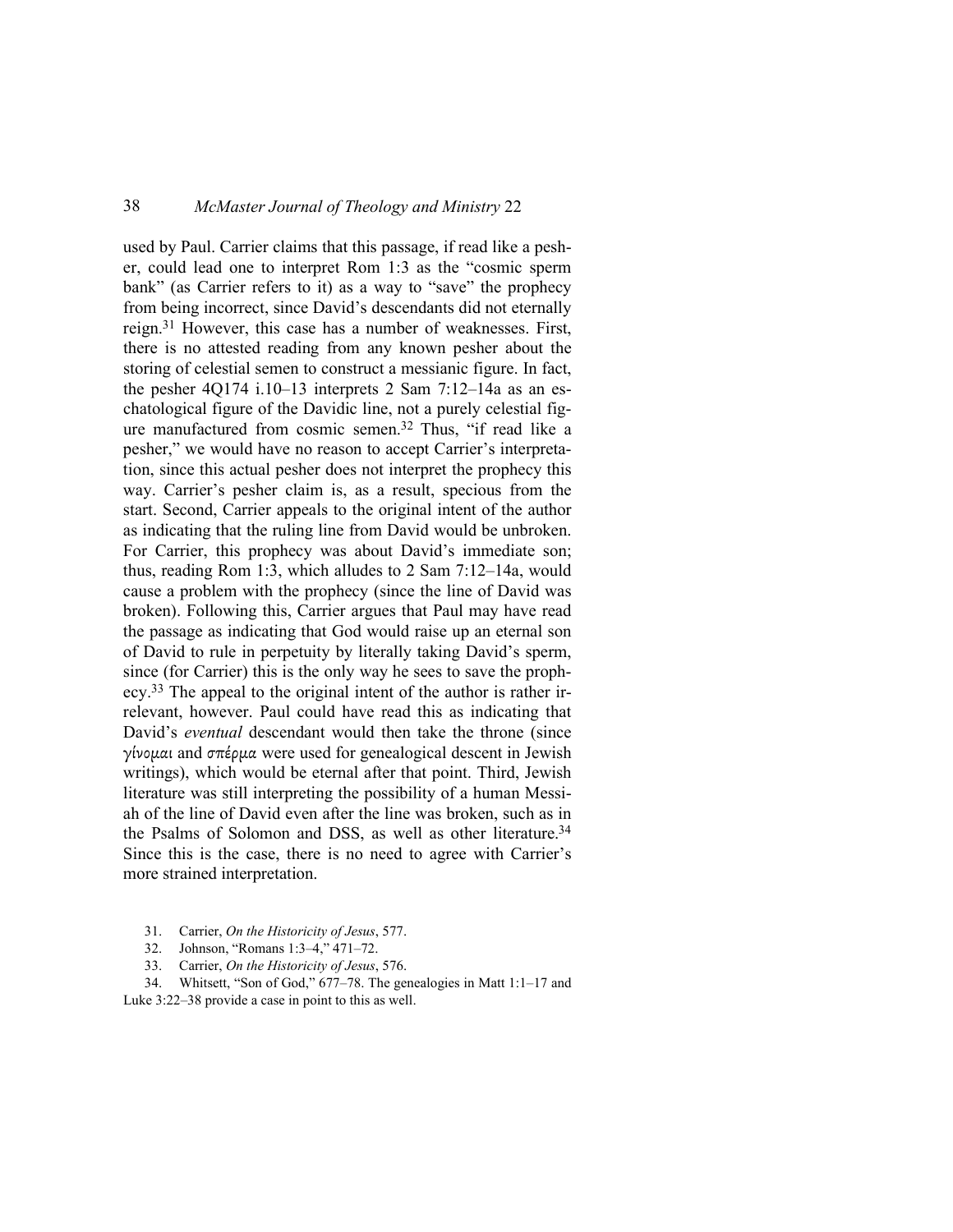#### HANSEN *Romans 1:3 and the Celestial Jesus* 39

The search for a historical precedent for the "cosmic sperm bank," likewise turns up very little. Initially, Carrier cites an encyclopedia in support of his thesis.<sup>35</sup> The encyclopedia cites Raphael Patai's translation of a teaching from the School of the RaShBa. Carrier interprets this teaching as relaying a story of demons "Running their own cosmic sperm bank, even stealing David's sperm for it."36 We shall turn directly to Patai, who gives us this legend:

Then came two women harlots to King Solomon. They were Lilith and Igrat. Lilith who strangles children because she cannot make of them a veil for herself to serve as a hiding place for her. And the second is Igrat. One night King David slept in the camp in the desert, and Igrat coupled with him in his dream. And he had emission, and she conceived and bore Adad [king of Edom]. When they asked him, "What is your name?" he said, "Sh'mi Ad, Ad Sh'mi [My name is Ad, Ad is my name]." and they called him Ashm'dai. He is Ashmodai, king of the demons, who deprived Solomon of his kingship and sat on his throne, and therefore he was of the seed of the king of Edom (1 Kgs 11:14), for he came from the side of the kingdom of evil. These two women strangled the son of the Shunamite woman . . . All [the four queens of the demons, Lilith, Igrat, Mahalath and Naamah] and all their cohorts give birth to children, except Lilith alone, who does not bear, but is just a fornication in the world  $\dots$  .<sup>37</sup>

Reading from the source one finds that Carrier has misrepresented it. There is no concept of a demon storing or stealing David's semen, nor is the semen used to beget sons by "foreign mothers."38 Instead, the demoness Igrat copulates with David while he sleeps and then she becomes pregnant and gives birth to the king of Edom, Adad. It seems that Carrier's claim based on this text is a misrepresentation made in order to artificially bolster his interpretation of Rom 1:3, since there is no way to read a "cosmic sperm bank" out of this story. In *Jesus from Outer Space*, Carrier likewise still uses the RaShBa teaching and

- 35. Carrier, *On the Historicity of Jesus*, 576 and 576n85.
- 36. Dennis, *Encyclopedia of Jewish Myth*, 126.
- 37. From Patai, *Gates of the Old City*, 459.
- 38. Carrier, "What Did Paul Mean."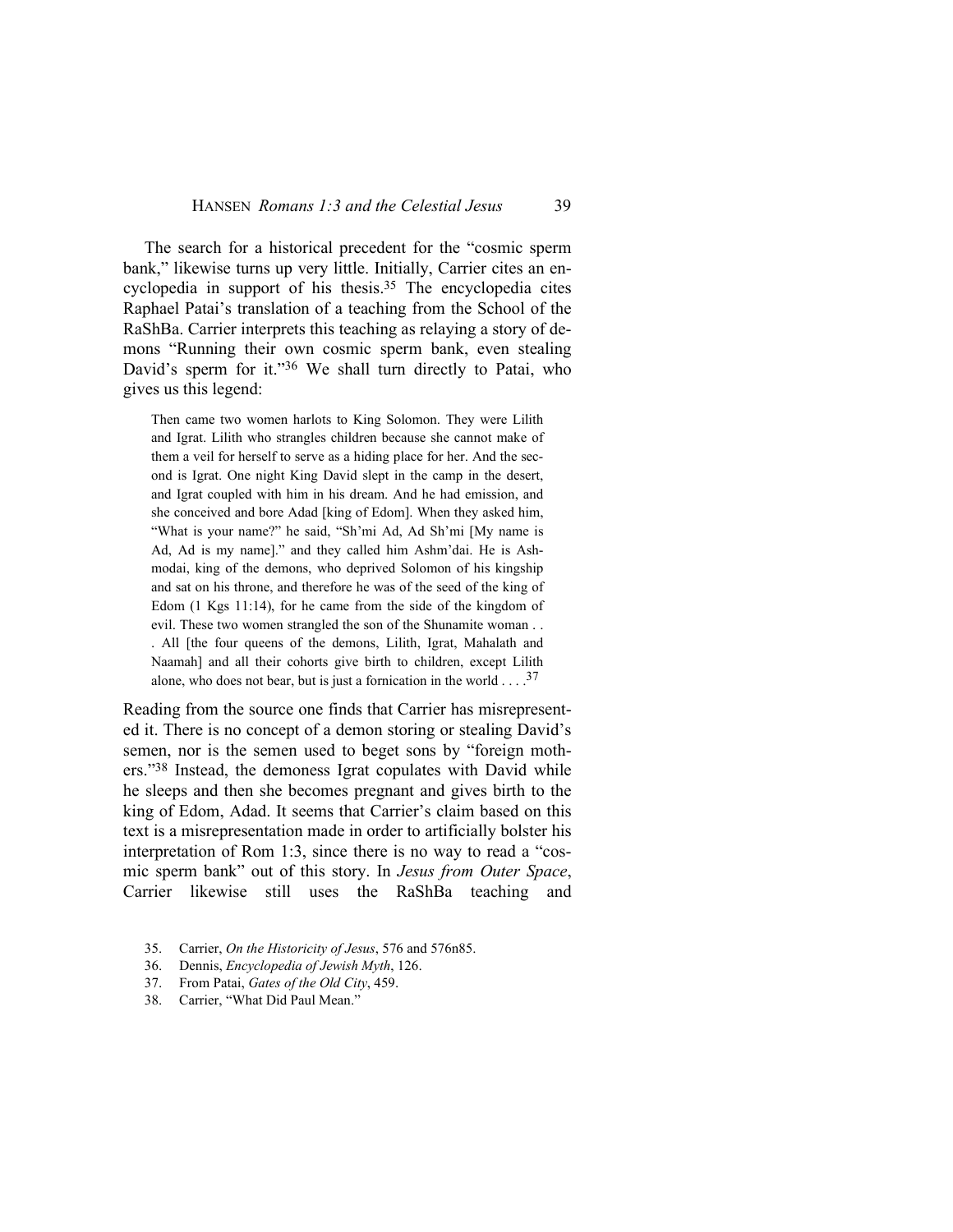misrepresents it as semen being "grabbed by demons who could inseminate themselves with it,"<sup>39</sup> again misrepresenting what is actual sexual activity, not the stealing of semen.

Carrier's supplements in *Jesus from Outer Space* likewise do not aid his case. In this work, he cites *b. Nid.* 16b (from the Babylonian Talmud) and argues that because Jewish lore could conceive of semen being brought before God to judge what its fate shall be, that they easily could have come up with the idea that God could personally take and "store" semen in heaven.<sup>40</sup> This is a stretch because not only has he failed to provide any evidence that semen is stored in the heavens in any text (in fact, *b. Nid.* 16b never states the semen is taken into heaven but is brought before God), $41$  he has failed to show that the temporary presence of an *angel* guarding a drop of semen and presenting it before God is somehow analogous. Furthermore, the tradition is said to stem from Rabbi Hanina ben Pappa, who lived in the third-fourth centuries CE. As such, he also fails to provide anything that dates to the time of Paul. However, even if one granted that Carrier's misrepresentation were accurate, there would still be an issue that angels/demons handling semen is not the same as God handling semen. Furthermore, that someone *might* have conceived of this happening or that it is *possible* they *could* have, is not evidence that anyone actually *did* think of this. There is no evidence in Jewish literature for a "cosmic sperm bank."

Similar problems are found when one looks at Carrier's use of Irenaeus to justify his celestial semen reading. Carrier cites Irenaeus's work, *Haer.* 1.1.1, 1.5.6, 1.8.4, and 1.30 as supporting his idea that Jesus could be conceived of having been born in the heavens of cosmic semen. However, the reality is that these passages attest to no such thing. To begin with, the seed concept in

- 39. Carrier, *Jesus from Outer Space*, 186.
- 40. Carrier, *Jesus from Outer Space*, 186.

41. When phrasing such as "brought before God" or similar is used, it is not indicative of the semen being brought up into heaven. One can compare this to similar language, such as Moses lying prostrate "before the LORD" in Deut 9:25. See also *b. Ber.* 59b and tractate *Roš Haš.* 16b for similar language used in other contexts.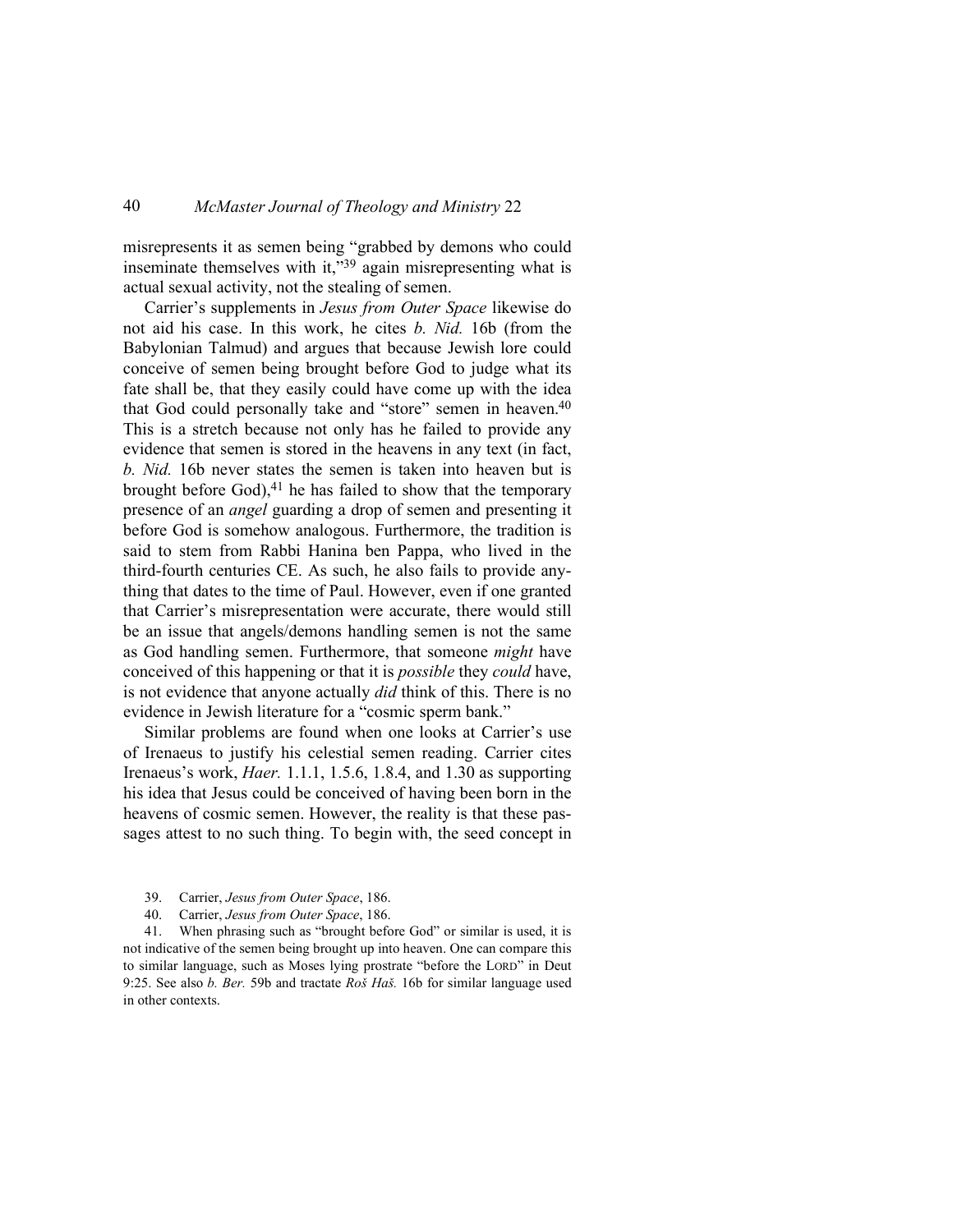1.1.1 is metaphorical not literal, as are 1.5.6 and 1.8.4. We can look at the case example from 1.1.1 where Irenaeus states:

At one time this Profundity decided to emit from himself the Beginning of all things. This emission *would be as a* "seed" which he decided to emit and deposit *as it were in the womb* of Silence, who coexisted with him. After she had received this "seed" and had become pregnant, she gave birth to Mind, who was both similar and equal to his Father who emitted him; and he alone comprehended his (Father's) greatness.42

The "seed" is not literal as the phrases "would be as a" and "as it were in" indicate; this is metaphorical language being used, i.e. the emission of Profundity was like the emission of semen into a womb, but this is not literal. It more likely seems to be the case that "Mind" is an emission directly of "Profundity," and the "seed" language is a metaphorical way of describing the emission of "Mind." In short, the "emission" is "Mind" coming from the "Father's" thought.43 The last one, 1.30.12 shows that Carrier may not have read the full text, as these beliefs of the Ophites that Irenaeus catalogs have a separationist Christology, believing that the historical Jesus and the Christ are separate beings.44 This is exemplified when it is explicitly stated that Jesus was born of a human virgin (1.30.12): "Now Jesus, inasmuch as he was begotten by a Virgin by God's action, was wiser and purer than all men. On him Christ, united with Wisdom, descended; and thus, was formed Jesus Christ."45 These Gnostics did not conceive of Jesus as a purely celestial being forged from celestial semen, instead the Christ and Jesus are separate figures, the latter a human. As a final note, the Christ's generation has no birth language used at all (1.30.2):

After that, [the generation of the First-Woman] First-Man, together with his son, took delight in the beauty of Spirit, who is the woman, and by illuminating her, generated from her an incorruptible Light,

42. Translation from Unger, *St. Irenaeus of Lyons*, 23. Emphasis mine.

43. Rasimus, *Paradise Reconsidered*, 12, 44–49.

44. For discussion on separationist Christology see Ehrman, *Lost Christianities*, 223–25.

45. Unger, *St. Irenaeus of Lyons*, 101.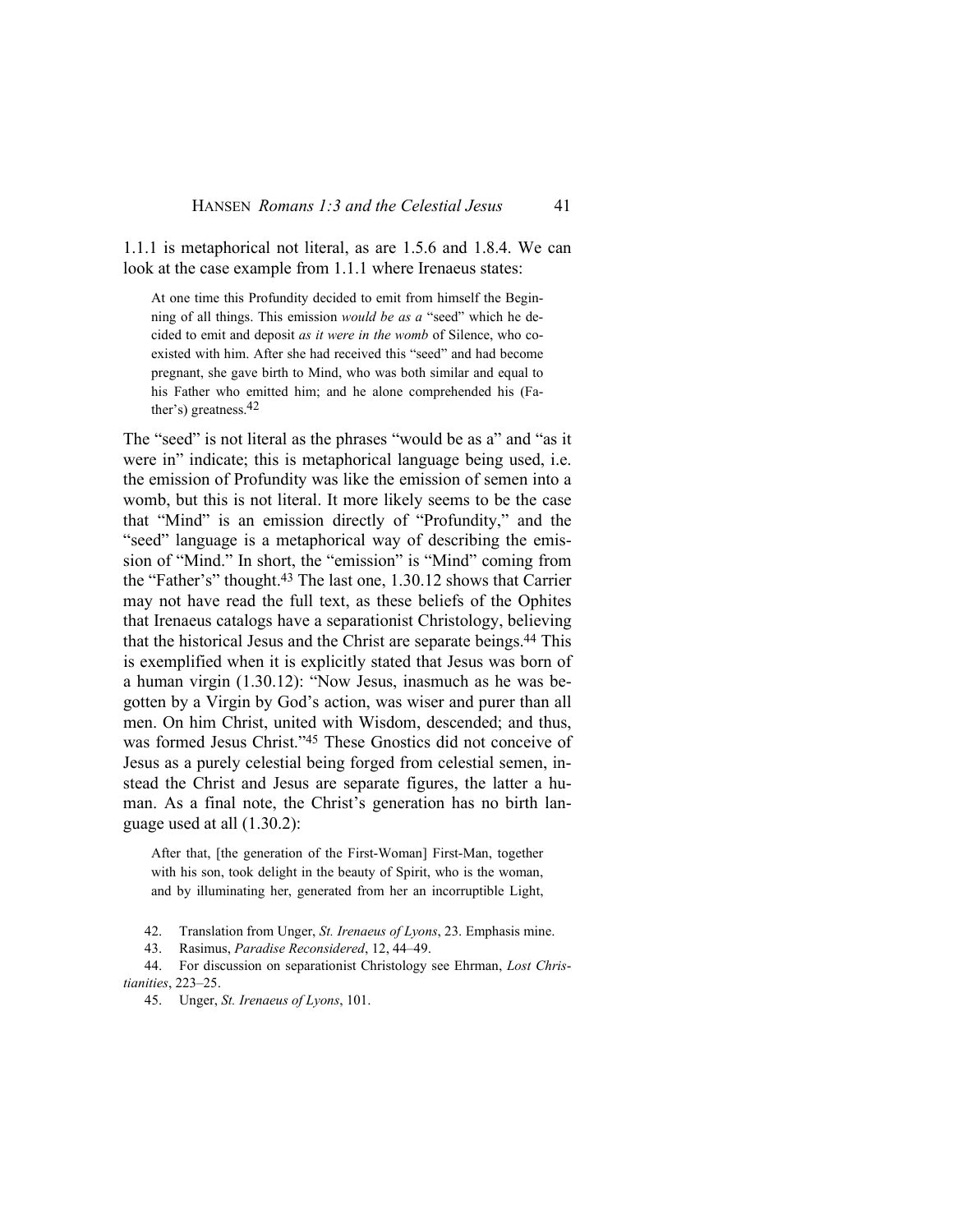the Third-Man, whom they call Christ, the son of First-Man and Second-Man and of First-Woman.46

Given this, we can conclude that Carrier's suppositions are incorrect. There is no concept of the Christ being born up in the heavens from celestial semen. Instead, the Christ is a generation caused by the light of the First-Man and Second-Man and the First-Woman. In expanding on this, Irenaeus only further disproves Carrier's thesis (1.30.1–2), as he relays how the greatness of their lights caused the First-Woman to be filled with the light and overflow on her left side, so that Christ emanates from the right and is caught up into the Aeon. Jesus and Christ are not born in the heavens of a celestial semen in Irenaeus's summaries of these Gnostic beliefs, Carrier has misunderstood the metaphorical language.

Carrier's other support has been the use of a Zoroastrian tradition, citing Nicholas Covington.47 Covington argues that since Zoroastrians believed that their own future figures (the three prophets Aushetar, Aushetarmah, and Saoshyant) would be born of a virgin with the saved sperm of Zoroaster, that this same concept could be thereby applied to Christianity via some kind of cultural influence (direct or indirect).<sup>48</sup> However, for all of these claims there is one major problem, which mitigates the usefulness of the Zoroastrian tradition: they all postdate Paul by several hundred years. In the case of the Denkard tradition, it postdates Paul by over eight hundred years (in Denkard 7).49 The tradition can be summarized as:

A legend developed that Zoroaster had deposited sperm into a lake, and in each of the predicated time periods, a pure virgin would bathe in the lake [Kayânsê], become impregnated by Zoroaster's sperm and give birth to his son, who would be the next prophet.<sup>50</sup>

46. Unger, *St. Irenaeus of Lyons*, 96.

47. Covington, "Seed of David." Covington also links Rev 12:1–5 with a possible cosmic birth of Christ but the image of the woman in this passage is likely a symbol, not literal; see Pataki, "A Non-Combat Myth," 259–60.

48. Carrier likewise insinuates this, see *Jesus from Outer Space*, 187.

49. See Gignoux, "Denkard," 284–89.

50. Corduan, *Neighboring Faiths*, 123.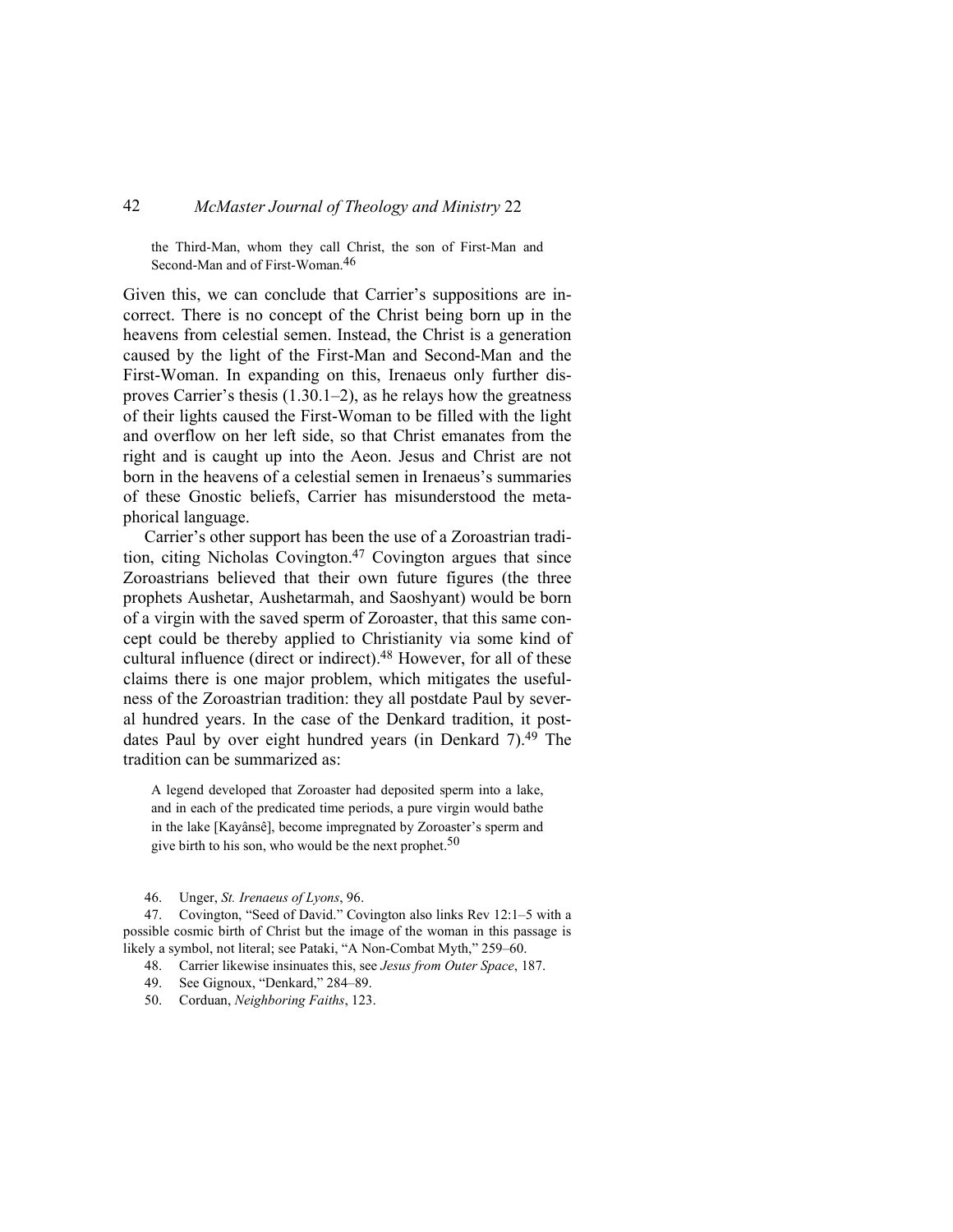Here we have an earthly lake (not a celestial one) which was traditionally located in Iran, where human virgins would eventually become pregnant by the preserved seminal fluids of Zoroaster.<sup>51</sup> Not only is the text dated over eight hundred years after Paul's writing (and therefore anachronistic for Carrier's use), but also is not evidence of a "cosmic sperm bank." Furthermore, Carrier's references to *Yasht* 19.92 and *Vendidad* 19.5 do not support his claims at all.52 The *Vendidad* (which contra Carrier does not predate Christianity in its current form)<sup>53</sup> does not talk of any cosmically stored semen, in fact it never speaks of semen whatsoever in 19.5. *Yasht* 19.92 likewise also never mentions semen. In addition, neither of them refers to the "messiah" (as Carrier calls the Saoshyant in error $5<sup>54</sup>$  as a descendant of Zoroaster in those passages (in fact, Zoroaster is never mentioned in *Yasht* 19 and Zoroaster's statements in *Vendidad* 19.5 do not claim the Saoshyant is his descendant). The only thing that they corroborate is that the Saoshyant will arise from the real-life lake of Kayânsê. *Denkard* 7, which speaks of the Saoshyant's descent from Zoroaster, also never insinuates that the semen is celestially preserved. Therefore, there is no convincing parallel between these passages and Carrier's "cosmic sperm bank." It is noteworthy that even other mythicists, such as Robert M. Price, have criticized the use of Zoroastrian tradition by Carrier here as well.<sup>55</sup>

Lastly, when it comes to extrabiblical evidence, it is worth noting that Carrier misrepresents Pausanias and Arnobius on Attis (Carrier also never cites which sources he found these references in). He claims that Attis's semen is stored in a "magical almond" after his genitals are cut off.<sup>56</sup> All of this is incorrect,

- 51. Yamamoto, "The Zoroastrian Temple Cult," 43.
- 52. Carrier, *Jesus from Outer Space*, 187.

53. Contra Carrier (*Jesus from Outer Space*, 187), all of the Avesta texts in their current form have originated from the third to seventh centuries CE in the Sassanian Empire from the single copy called the "Sassanian Archetype." See Forston, *Indo-European Language and Culture*, 230. This means they postdate Paul by two to six centuries.

- 54. Carrier, *Jesus from Outer Space*, 187.
- 55. Price, Review of *Jesus from Outer Space*, 134.
- 56. Carrier, *Jesus from Outer Space*, 187.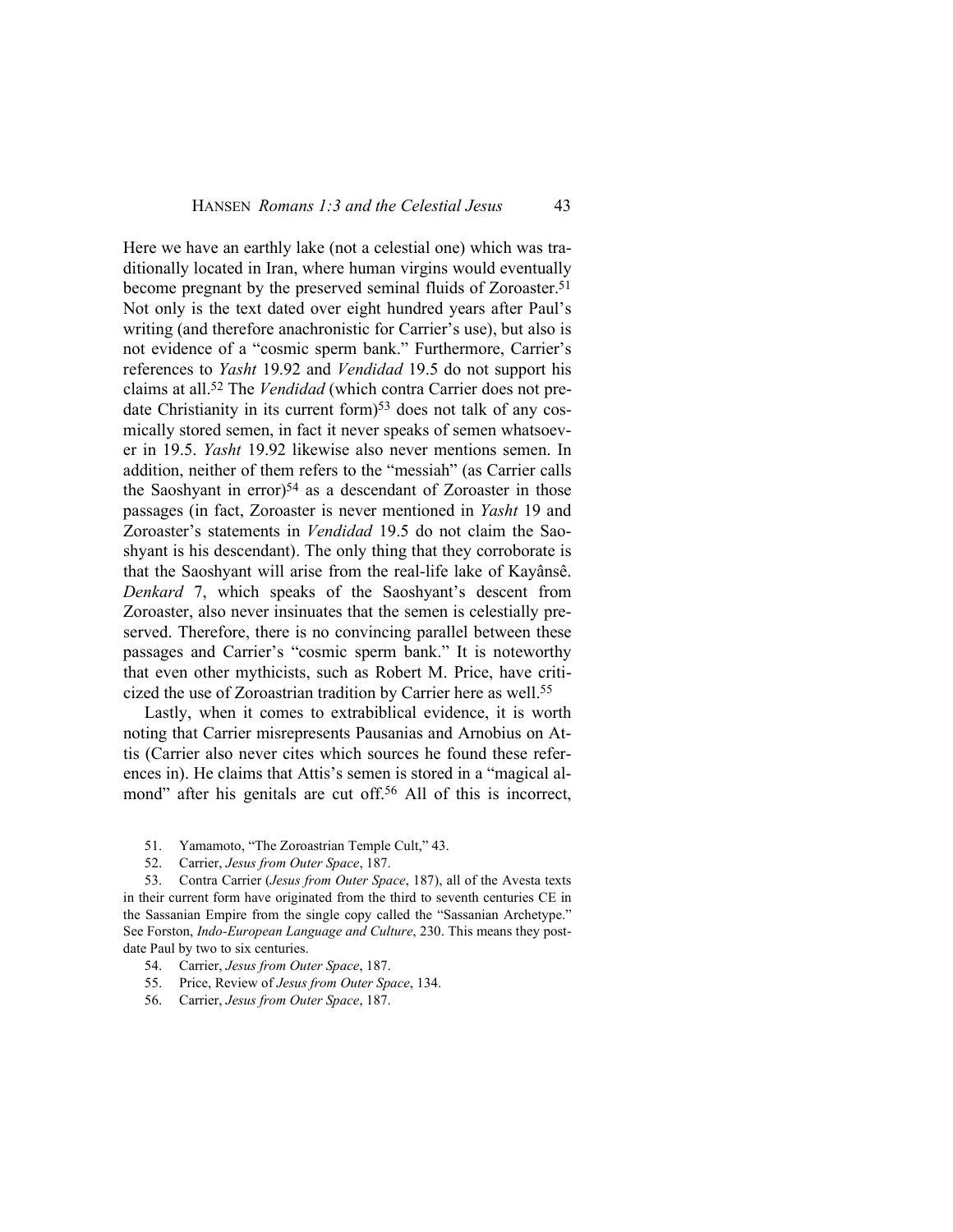however. Pausanias's *Description of Greece* 7.19 never states this at all and neither does Arnobius. This is because Attis is the one born from the almond in Pausanias's account, not the one whose genitals were cut off and grew the almond tree (this was Agdistis). Meanwhile, Cybele's tears grow the almond tree in Arnobius's account (*Adversus Gentes* 5.7). Carrier has misread the Pausanias myth, has confused Attis and Agdistis, and claimed (without any evidence) that both Pausanias and Arnobius attest to his reading. He also cites the potion made of Dionysus's body that Semele drinks in *Fables* 167 by Pseudo-Hyginus; however, this story also never mentions semen and, contra Carrier's claim, it is not conceptually related to "'seed' being stored in a potion."57 These issues exempt the Attis and Dionysus myths from being analogous to Carrier's "cosmic sperm bank."<sup>58</sup>

It should be noted with almost all sources cited that Carrier only has disparate works from various times, places, and languages, that he must piece together to create his historical support. Carrier's attempts to justify his "cosmic sperm bank" are almost all anachronistic, with the Zoroastrian, Talmudic, Irenaeus, and RaShBa examples being untenable due to postdating Paul by centuries (and this is ignoring the fact that they have no analogous material to the "cosmic sperm bank"). The only other support that Carrier can then offer is an interpretation of Phil 2:7 which reads: "but he emptied himself, taking on the form of a servant, having come into being [or been born] in the likeness of man."59 Carrier reads the passage literally, thus having Jesus manufactured once again. Yet, there is no clear indication that Paul is saying that Jesus's body was manufactured. Since γίνομαι has the semantic range of "coming into being" (1 Cor 15:37 used for the body that "will be") or something similar, it does not

59. Translation mine. ἀλλὰ ἑαυτὸν ἐκένωσεν µορφὴν δούλου λαβών ἐν ὁµοιώµατι ἀνθρώπων γενόµενος (Phil 2:7).

<sup>57.</sup> Carrier, *Jesus from Outer Space*, 187.

<sup>58.</sup> As a closing point, it is worth noting that Carrier rejects the fact that "other authors" use γίνομαι when comparing them to Paul (Carrier, "The Cosmic Seed") but has no similar qualms about creating strained interpretations of these sources for analogs to his interpretation of Rom 1:3, as seen here.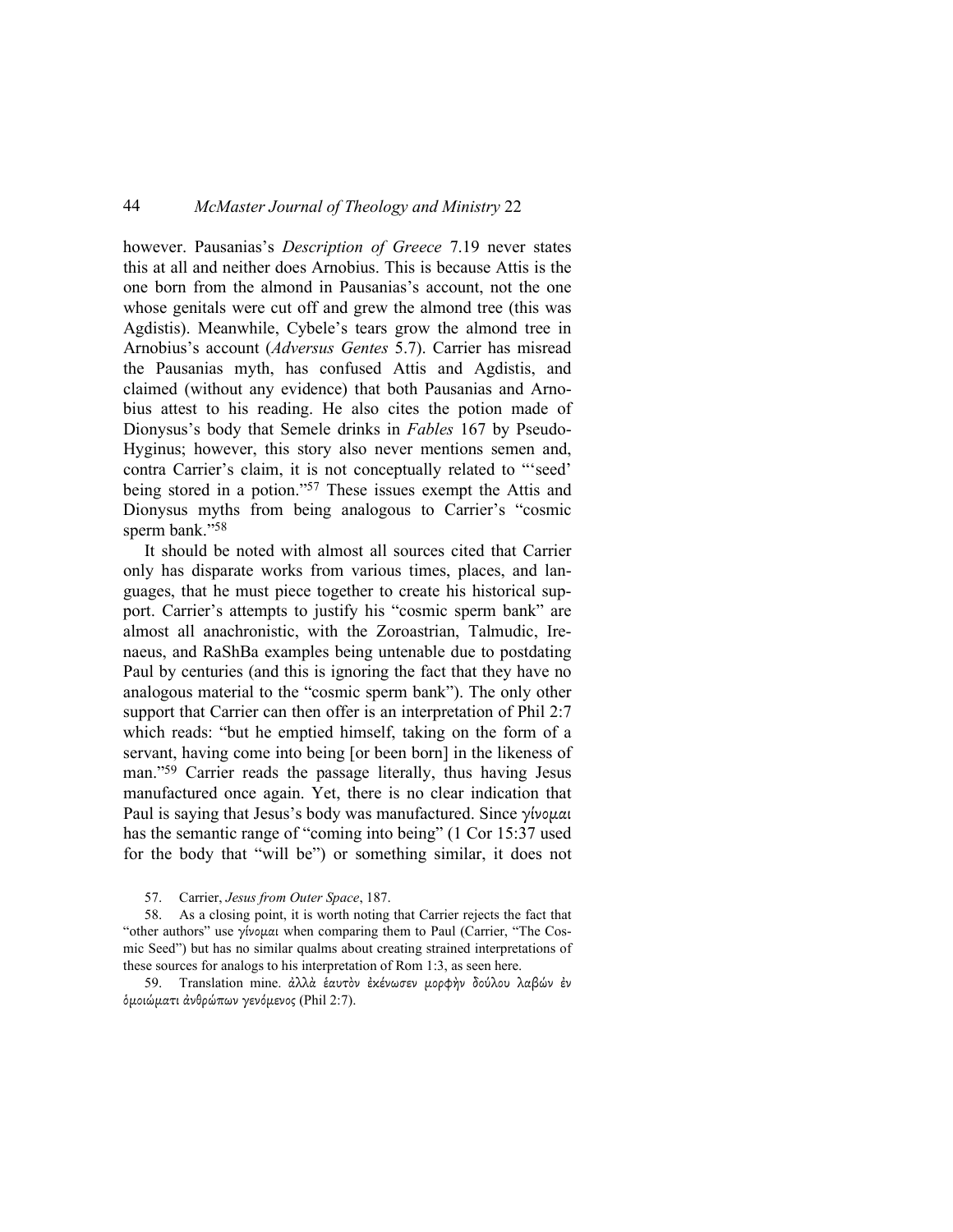necessarily indicate "manufacture" as Carrier would wish. Jesus came into being in the likeness of flesh. However, not just any flesh. Had Carrier cross referenced this and looked at more research on this issue, he would know that there is a formulaic parallel between Phil 2:7 and Rom 8:3, where Jesus appears in the form of *sinful* flesh.<sup>60</sup>

The translation of γίνομαι as indicating birth is valid, as we have evidence it was used widely this way by Jewish and Greco-Roman writers. Even on Carrier's own thesis, while one could assume that Gal 4:4 is "allegorical" (even though this is based on an allegory that does not even start for another seventeen verses, see Gal 4:21–31) it is still proof that Paul uses γίνομαι for birth (unless Carrier inexplicably wishes to argue that this allegorical mother assembled Jesus, akin to the 2005 film *Robots*, or that this child is "manufactured" of a woman, a reading not attested by other authors). Regardless, even if we translate it as "having come into being" in some fashion, when paralleled with Rom 8:3 the context is clarified: Paul is talking about Jesus's appearance in *sinful* flesh. We need not take this as indicating his body was "manufactured." Thus, the use of Phil 2:7 fails to aid Carrier's thesis. Either it is about Jesus coming into being in the appearance of sinful flesh, or it is about him being born as a human in the appearance of sinful flesh. But because it is closely paralleled with Rom 8:3, this excludes the idea of him being "manufactured" in sinful flesh, as Rom 8:3 never uses γίνοµαι, which helps us then know what Paul means in Phil 2:7.

Contextually, there is one other potential issue with Carrier's thesis which has to do with ritual cleanliness. Ritual cleanliness refers to the state of purity of one who is participating in a ritual, and uncleanliness occurs when one comes into some kind of contact with things which are ritually unclean (or does something which renders one unclean).<sup>61</sup> One manner of becoming unclean

<sup>60.</sup> Justnes, "Un-Pauline Paul?" 145–59. For detailed looks at Rom 1:8, see Moo, *Romans*, 500–504; Hultgren, *Romans*, 298–300; Longenecker, *Epistle to the Romans*, 694–96.

<sup>61.</sup> For ritual impurity, see Klawans, *Impurity and Sin in Ancient Judaism*, 22–23.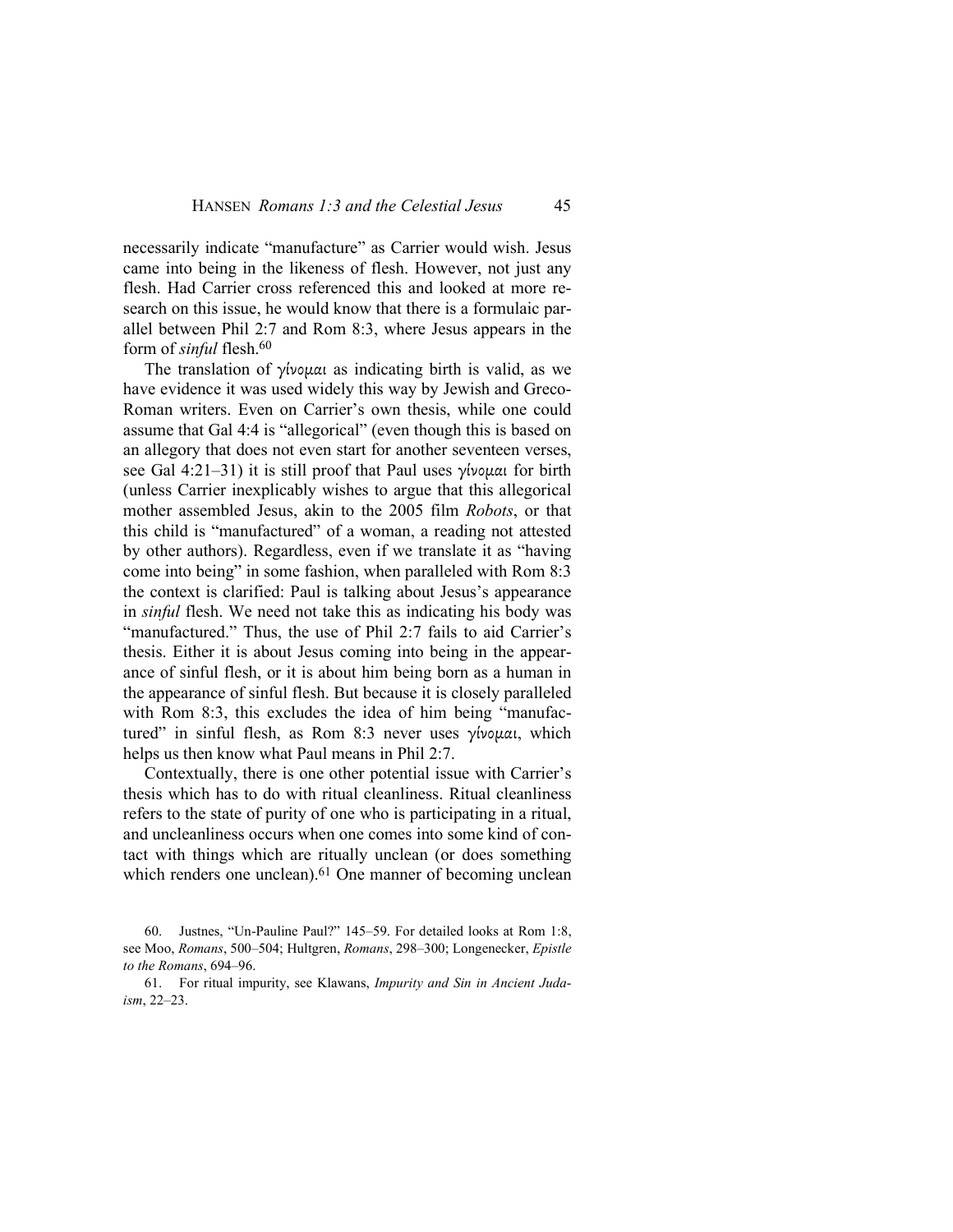is coming into contact with seminal fluids. The idea that coming into contact with semen made one ritually unclean, and therefore unable to participate in rituals (such as at the Temple) until purified, is found throughout Jewish literature, including in times contemporaneous with Paul. $62$  In fact, if one improperly comes into contact with even a semen stained artifact or article of clothing they can become ritually unclean according to 4Q274 i.4a.<sup>63</sup> This form of uncleanliness is worth exploring in the context of some of the passages such as *b. Nid.* 16b. In the case of *b. Nid.*  16b, though semen is presented before God (as noted above, this does not necessarily mean in heaven), it is not handled directly by him but by an angel who is in charge of conception, Lailah. The semen is not stored or saved in the heavens. This is a temporary event wherein God judges the fate of each drop of semen brought before him. A similar account is found in Midrash *Tanḥuma Pekudei*, *Siman* 3, wherein Lailah is told by God to take a drop of semen in *its* (the angel's) hand and then divide the drop into three-hundred sixty-five pieces. This is done and Lailah asks God to judge what this drop's fate shall be and he does so. And, as with *b. Nid.* 16b, the semen is not stated to be present in heaven at any point.

All of this makes sense in the context of the division between holy and common things, which are clean and unclean. <sup>64</sup> All things which are holy are reserved for God and must be clean  $($ Ezek 44:23 $)$ <sup>65</sup> and this would presumably mean that heaven itself must be clean as it is the abode of God, akin to how the Temple must be clean, hence, those who entered the Temple had to be purified.66 Though common things can be clean or unclean, holy things must be exclusively clean.<sup>67</sup> Therefore, it makes no sense for semen to be present in heaven in a "cosmic sperm

62. DSS 11Q19 vl.7–17. See also *m. Kelim* 1.1–4; *b. B. Qam.* 82b; *b. Ber.* 22a; *b. Nid.* 13a. Also see Lev 15:16. For more on ritual impurity regarding contact with semen, see Maccoby, *Ritual and Morality*, 58–66.

- 63. Werrett, *Ritual Purity*, 250–51.
- 64. Ezek 22:26.
- 65. Cf. Lev 10:10. See also Sprinkle, "The Rationale."
- 66. Poirer, "Purity Beyond the Temple," 249.
- 67. Wenham, *Leviticus*, 19.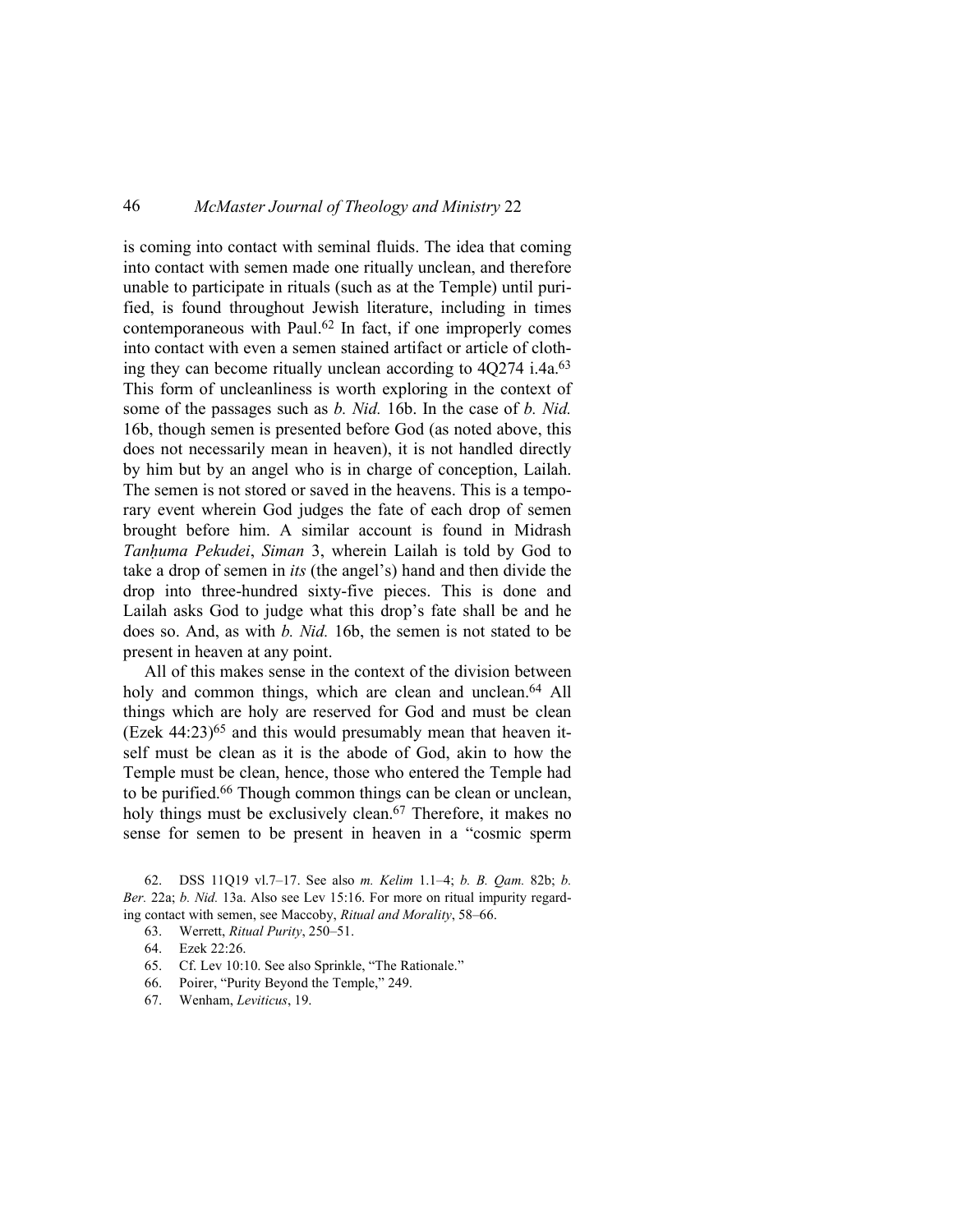bank" which God has directly handled, since the holy and the unclean cannot come into contact.68 This would further explain why all of Carrier's cited examples have angels or demons handling semen, and do not state that the semen is brought up into heaven. Given this, the concept of cleanliness may impede Carrier's argumentation, at least his search for analogs within Jewish literature. Carrier's claims that demons and angels handling semen could be an analog to God doing so does not seem justified when historical context is applied.

It seems to be the case that Carrier has no evidence that can be used to defend his interpretation of Rom 1:3. Paul would have had to be entirely innovative on this matter, which seems far less likely than him being situated within the Jewish traditions of interpreting 2 Sam 7:12–14a and Ps 2 as relating an earthly Messiah and applying them to a man named Jesus, who existed not too long before Paul was writing (see 1 Thess 2:14–16).<sup>69</sup>

#### *Additional Notes*

There are a few other issues with Carrier's argumentation which prevent the present author from finding it convincing. Romans 9:3–5 explicitly traces Jesus's lineage "according to the flesh"<sup>70</sup> from the patriarchs of Israel. Romans 15:8 remarks that Jesus is "of [the] circumcision"71 which is most likely a metaphor for him being Jewish.<sup>72</sup> Using various parts of Scripture, Paul further argues (Rom 15:9–12) that Jesus is the "root of Jesse"73 and

68. Wenham, *Leviticus*, 19–20.

69. Carrier claims 1 Thess 2:14–16 is an interpolation but on specious grounds, without addressing the wider consensus that has developed that the passage is authentic, see Ehrman, *Did Jesus Exist?*, 124; Still, *Conflict at Thessalonica*, 32–35; Luckensmeyer, *The Eschatology of First Thessalonians*, 115– 71; van Houwelingen, "They Displease God," 115–29; Jensen, "The (In)authenticity," 59–79.

70. Gk. κατὰ σάρκα.

71. Gk. γεγενῆσθαι περιτοµῆς.

72. Cf. Rom 3:30. See Moo, *Romans*, 875–77.

73. Gk. ῥίζα τοῦ Ἰεσσαί. Cf. Rev 5:5, 22:16, and LXX Isa 11:10, ῥίζα τοῦ Ιεσσαι, which Paul is citing.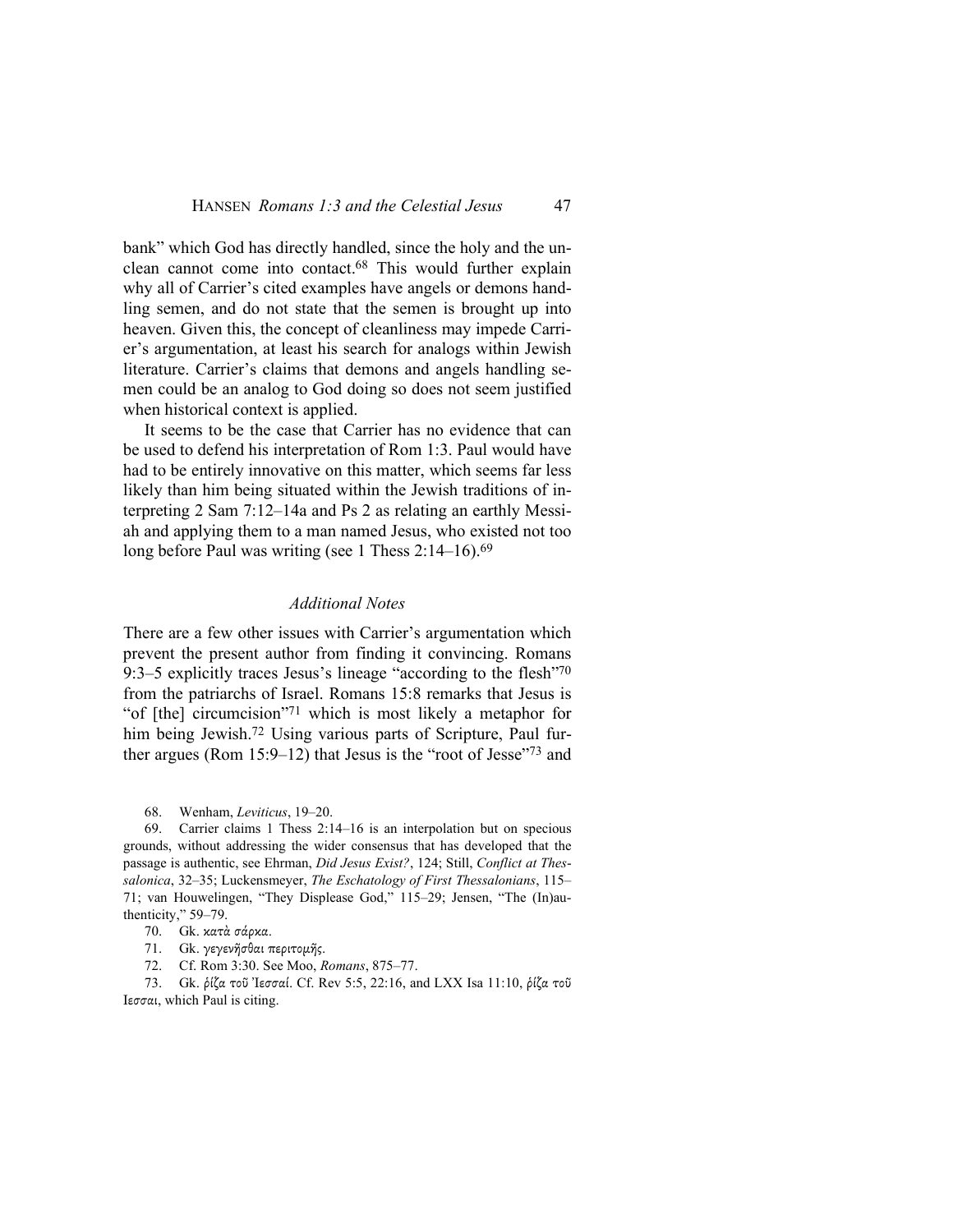he will rule over the nations. Galatians 3:16 states that Jesus is a descendant of Abraham, using σπέρμα language once more. Genealogical and ethnic references like this make more sense if talking about an earthly human being rather than a celestial figure. Taking all of this into account, it becomes very noticeable that Carrier's argumentation is strained in its attempt to interpret Jesus as having been "manufactured" of the seed of David in the cosmic realm. Jesus would not be "born under the law"74 (Gal 4:4) if he were made in the heavens; he would not be "of [the] circumcision" (Rom 15:8) if he were not actually born a human under the law; and there is no semantic justification to read Rom 1:3 as indicating such, unless Carrier wishes to propose such an absurdity as Jesus being born in a celestial and ethnic nation, where a celestial Mohel performs a celestial *brit milah* on a celestial Jesus, who is then brought up and raised under a celestial set Jewish of laws, in a celestial Roman Palestine, and executed celestially using a Roman method of capital punishment.

#### *Conclusions*

The language that Paul uses is in no way indicative of Jesus being manufactured in the heavens by God. However, even after all of this, the case for Carrier continues to weaken. There is also no precedent for God creating people from the semen of other figures by storing it in the heavens, or in any other fashion that the present author is currently aware. More important still is that the entire idea of semen being in heaven would have possibly made no sense in this passage either, as coming into contact with semen made one unclean, which in a Jewish context would mean that it could not be in contact with things which are holy, i.e., those set aside for God. This means that Paul either: (a) attested for the first time in history to a "cosmic sperm bank" with no precedent in any other literature; or (b) believed that there was a human descendent of David named Jesus. The genealogical language would be in line with Septuagintal, Hellenistic, and Jewish writings, and with Paul's own traditions that he would be

74. Gk. γενόµενον ὑπὸ νόµον.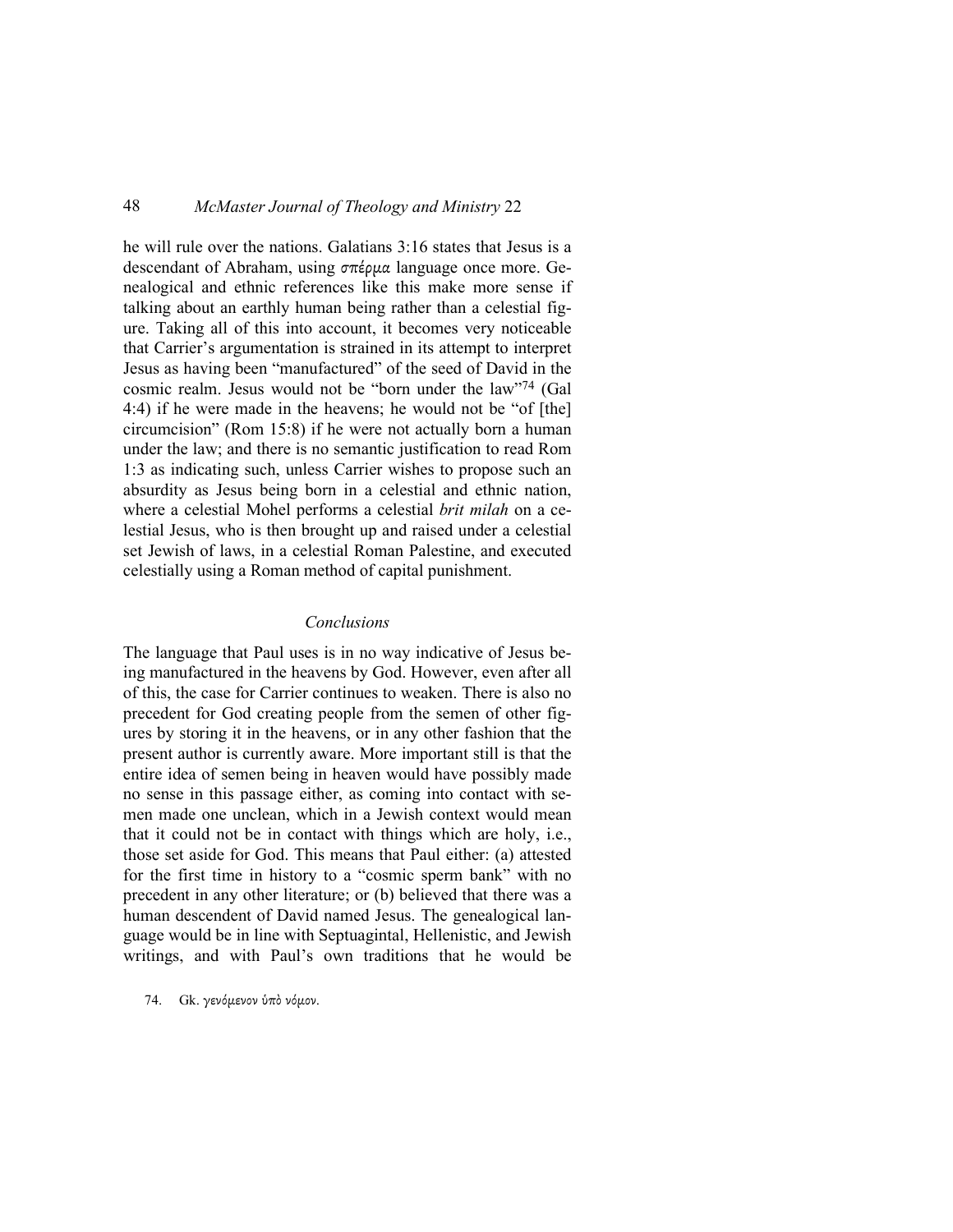familiar with. There is no apparent precedent for God manufacturing people with the semen of other figures stored in the heavens in any of our ancient sources. Indeed, not even in non-Jewish sources has Carrier been able to provide any relevant or applicable analog (and neither have those supporting him such as Covington). The simplest and most concise explanation of this passage (and with the most data in support of it) is that Paul thought Jesus was a descendant of David in a historical and earthly way, presenting him as the human Messiah. This understanding provides firm ground on which to then establish that a historical Jesus is the most likely explanation behind various other passages throughout the authentic Pauline epistles and undermines the case of mythicists and other skeptics of his existence.<sup>75</sup>

#### *Bibliography*

- Acharya S. *The Christ Conspiracy: The Greatest Story Ever Sold*. Kempton, IL: Adventures Unlimited, 1999.
- Barkinol, Ernst. "The Non-Pauline Origin of the Parallelism of the Apostles Peter and Paul, Galatians 2:7–8." *Journal of Higher Criticism* 5 (1998) 285–300.
- Barna Group. "Perceptions of Jesus, Christians & Evangelism in the UK," *Barna*, February 10, 2016, www.barna.com/ research/perceptions-of-jesus-christians-evangelism-in-theuk/.

75. See Rom 9:3–5; 15:8; 15:9–12; 1 Cor 2:8–9; 7:10–11; 9:14; 11:23– 26; 15:3–8; 2 Cor 5:19–21; 13:4; Gal 2:21; 3:16; 4:4–5; 6:2; Phil 2:5–8; 1 Thess 2:14–16. Among others, see Byrskog, "The Historicity of Jesus" and Price, "Apocryphal Apparitions." More recently Price, *The Amazing Colossal Apostle*, 357–58, 360–63 argues that 1 Cor 15:3–8 is an interpolation. This has been refuted by Fitzmyer, *First Corinthians*, 540, 545–46. Lataster, *Questioning the Historicity*, 266–68 has also adopted this recourse to conjectural emendations with very little discussion of scholarship on these issues. More extreme, but not mythicist, has been Doughty, "Pauline Paradigms." See also, O'Neill, *Romans*, *passim*; Detering, "The Dutch Radical Approach"; Barkinol, "The Non-Pauline Origin."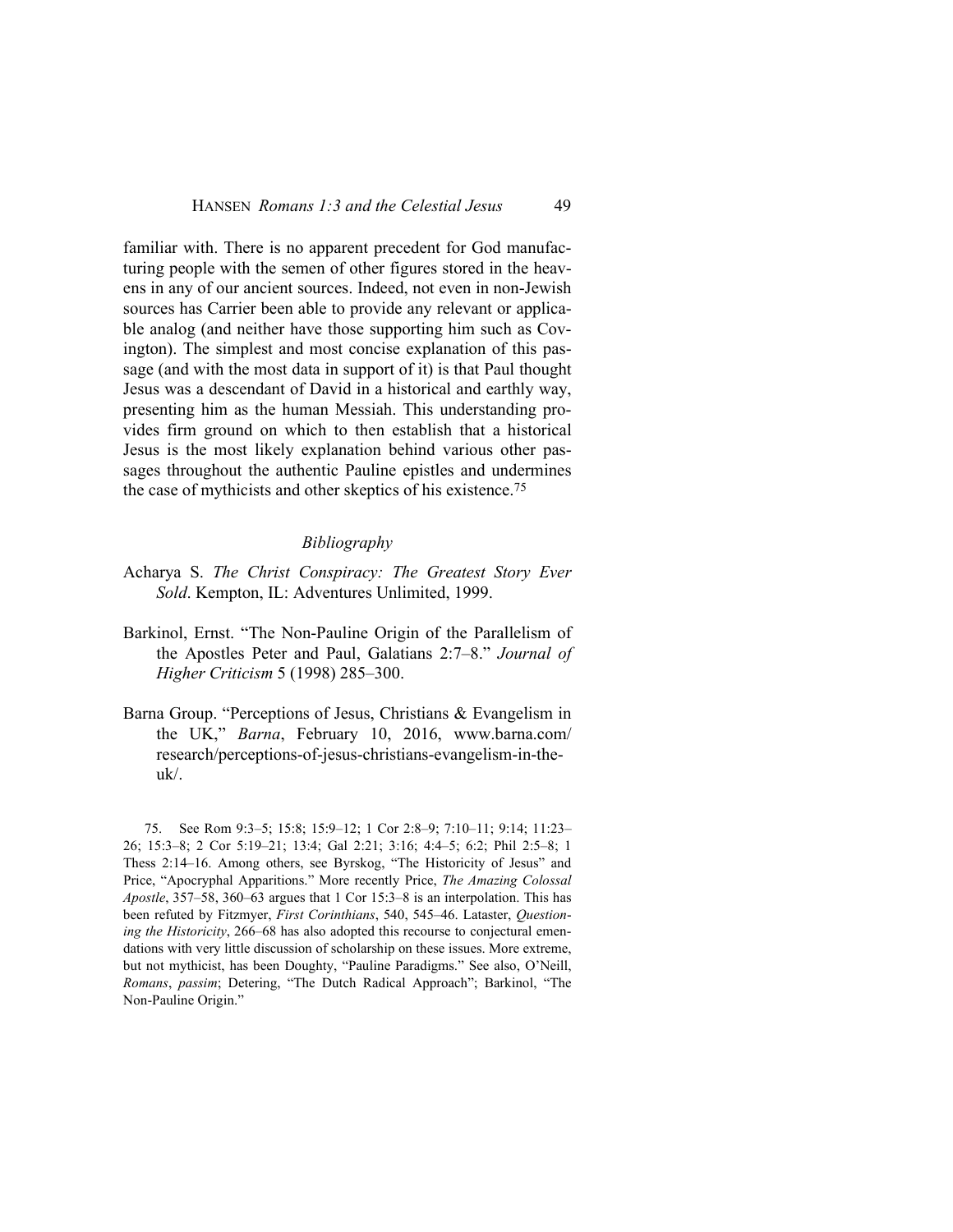———. "What Do Americans Believe About Jesus? 5 Popular Beliefs," *Barna*, April 1, 2015, www.barna.com/research/ what-do-americans-believe-about-jesus-5-popular-beliefs/.

- BeDuhn, Jason. *The First Edition of the New Testament: Marcion's Scriptural Canon*. Salem, OR: Polebridge, 2013.
- Boix, Llogarí Pujol. *Érase una vez . . . Jesús, el egipcio.* Las fuentes egipcias del Nuevo Testamento Setme II. Barcelona: Ediciones de La Tempestad, 2015.
- Brodie, Thomas L. *Beyond the Quest for the Historical Jesus: A Memoir of a Discovery*. Sheffield: Sheffield Phoenix, 2012.
- Byrskog, Samuel. "The Historicity of Jesus: How Do We Know that Jesus Existed?" In *Handbook for the Study of the Historical Jesus*, edited by Tom Holmén and Stanley E. Porter, 3:2183–2211. 4 vols. Leiden: Brill, 2011.
- Calhoun, Robert Matthew. *Paul's Definitions of the Gospel in Romans 1*. WUNT 316. Tübingen: Mohr Siebeck, 2011.
- Carrier, Richard. "The Cosmic Seed of David," *Richard Carrier Blogs*, October 8, 2017, https://www.richardcarrier.info/ archives/13387.
- ———. *Jesus from Outer Space: What the Earliest Christians Really Believed about Christ*. Durham, NC: Pitchstone, 2020.
- ———. *On the Historicity of Jesus: Why We Might Have Reason for Doubt*. Sheffield: Sheffield Phoenix, 2014.
	- ———. "What Did Paul Mean in Romans 1:3?," *Richard Carrier Blogs*, November 27, 2019, www.richardcarrier. info/archives/16065.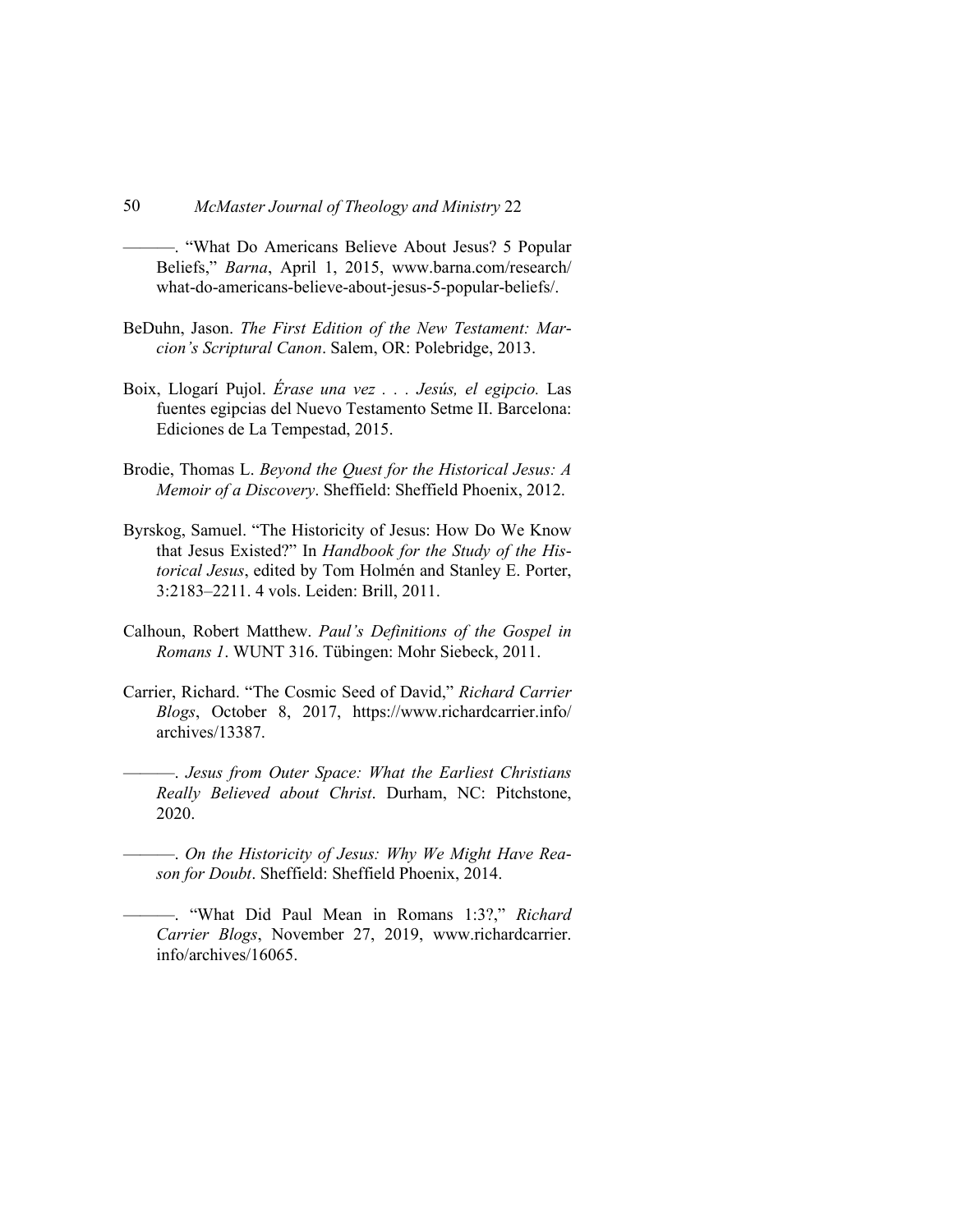HANSEN *Romans 1:3 and the Celestial Jesus* 51

- Casey, Maurice. *Jesus: Mythicist Myths or Evidence and Argument?* London: Bloomsbury, 2014.
- Corduan, Winfried. *Neighboring Faiths: A Christian Introduction to World Religions*. Downers Grove, IL: IVP Academic, 1998.
- Corley, Jeremy. Review of *Beyond the Quest for the Historical Jesus: Memoir of a Discovery*, by Thomas L. Brodie. *Irish Theological Quarterly* 79 (2014) 177–94.
- Covington, Nicholas. "Seed of David, Take Two . . . ," *Headline*, October 17 2017, www.skepticink.com/humesapprentice/ 2017/10/17/seed-david-take-two/.
- Dalton, Laurence E., and Shirley Strutton Dalton. *Jesus Christ: A Pagan Myth: Evidence that Jesus Never Existed*. Scotts Valley, CA: CreateSpace, 2008.
- Dennis, Geoffery W. *Encyclopedia of Jewish Myth, Magic, and Mysticism*. Woodbury, MN: Llewellyn, 2007.
- Detering, Hermann. *Buddha, Josua, Jesus und der Weg Zum Anderen Ufer: Die Gnostische Interpretation des Exodus und die Anfänge des Josua-Jesus-Kultes*. Self-Published on Amazon, 2018.
	- ———. "The Dutch Radical Approach to the Pauline Epistles." *Journal of Higher Criticism* 3 (1996) 169–93.
	- ———. *The Fabricated Paul: Early Christianity in the Twilight*. Translated by Darrell Doughty. 2003. Reprint, Independently Published, 2018.
- ———. *Inszenierte Fälschungen: Die Paulusbriefe in der holländischen Radikalkritik*. Independently Published, 2017.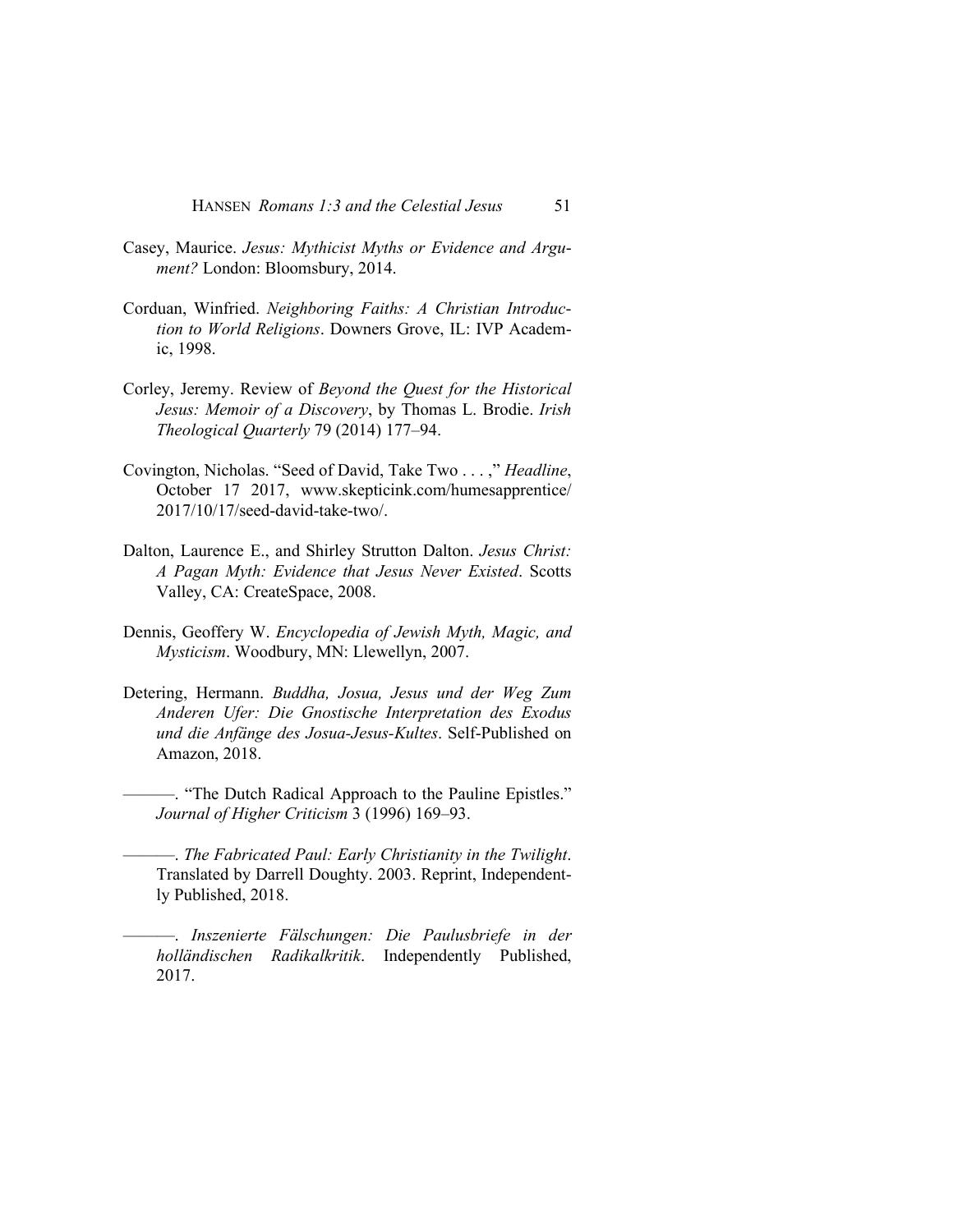———. *Paulusbriefe ohne Paulus? Die Paulusbriefe in der holländischen Radikalkritik*. Bern: Lang, 1992.

- Doherty, Earl. *The Jesus Puzzle: Challenging the Existence of an Historical Jesus*. Ottawa: Age of Reason, 2005.
- Doughty, Darrell. "Pauline Paradigms and Pauline Authenticity." *Journal of Higher Criticism* 1 (1994) 95–128.
- Drews, Arthur. *Die Leugnung der Geschichtlichkeit Jesu in Vergangenheit und Gegenwart*. Karlsruhe: Eugen Diederichs, 1926.
- Droge, Arthur. "Cynics or Luddites? Excavating Q Studies." *Studies in Religion*/*Sciences Religieuses* 37 (2008) 249–69.
	- ———. "Jesus and Ned Ludd: What's in a Name?" *Caesar* 3 (2009) 23–25.
- Ehrman, Bart D. *Did Jesus Exist? The Historical Argument for Jesus of Nazareth*. New York: HarperOne, 2012.
	- ———. *Lost Christianities: The Battles for Scripture and the Faiths We Never Knew*. Oxford: Oxford University Press, 2005.
	- ———. *The Orthodox Corruption of Scripture: The Effect of Early Christological Controversies on the Text of the New Testament*. Oxford: Oxford University Press, 1993.
- Ellegård, Alvar. "Theologians as Historians." *Scandia* 59 (1993) 169–82.
- Fee, Gordon. *The First Epistle to the Corinthians*. NICNT. Grand Rapids: Eerdmans, 1987.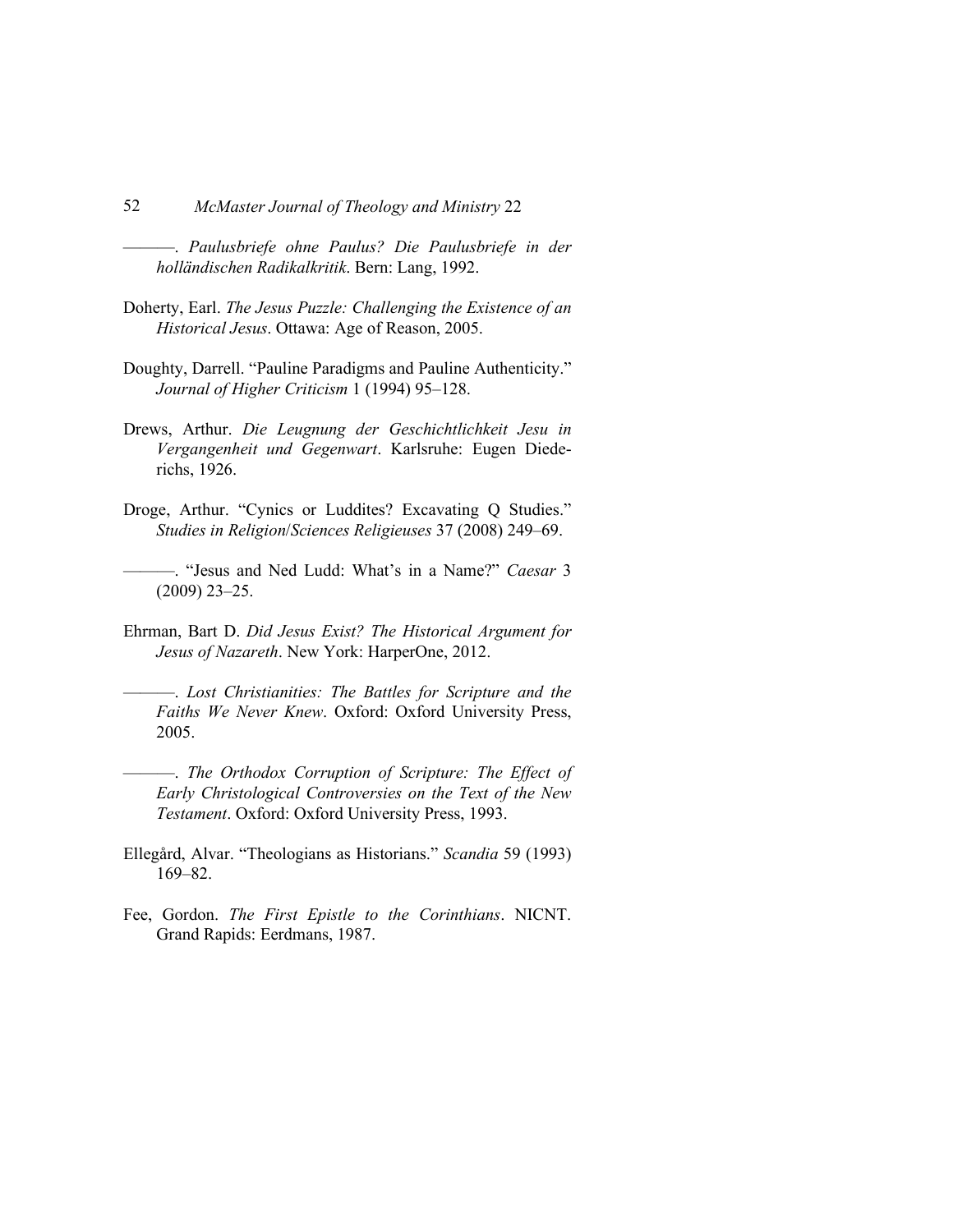HANSEN *Romans 1:3 and the Celestial Jesus* 53

- Fitzmyer, Joseph. *First Corinthians: A New Translation with Introduction and Commentary*. AB 32. New Haven: Yale University Press, 2008.
- Forston, Benjamin W., IV. *Indo-European Language and Culture: An Introduction*. 2nd ed. Chichester: Blackwell, 2010.
- Gadalla, Moustafa. *Tut-Ankh-Amen: The Living Image of the Lord*. Greensboro, NC: Tehuti Research Foundation, 1997.
- Gathercole, Simon. "The Historical and Human Existence of Jesus in Paul's Letters." *Journal for the Study of the Historical Jesus* 16 (2018) 183–212.
- Gignoux, Phillipe. "Dēnkard." In *Encyclopedia Iranica*, edited by Ehsan Yarshater, 7:284–89. Costa Mesa, CA: Mazda, 1996.
- Grotius, Hugo. *De veritate religionis Christianae*. Liber Secundus. Jakobus Rurt, 1627.
- Gullotta, Daniel N. "On Richard Carrier's Doubts: A Response to Richard Carrier's 'On the Historicity of Jesus: Why We Might Have Reason for Doubt.'" *Journal for the Study of the Historical Jesus* 15 (2017) 310–46.
- Hansen, Christopher M. *The Earliest Mythicist References: An Edited Compilation and Commentary of Jesus Skeptic References from before Volney and Dupuis*. 2nd ed. Seattle: Kindle Direct Publishing, 2020.
- Harpur, Tom. *The Pagan Christ*. Toronto: Allen, 2004.
- Hatch, William Henry Paine. "On the Relationship of Codex Augiensis and Codex Boernerianus of the Pauline Epistles." *Harvard Studies in Classical Philology* 60 (1951) 187–199.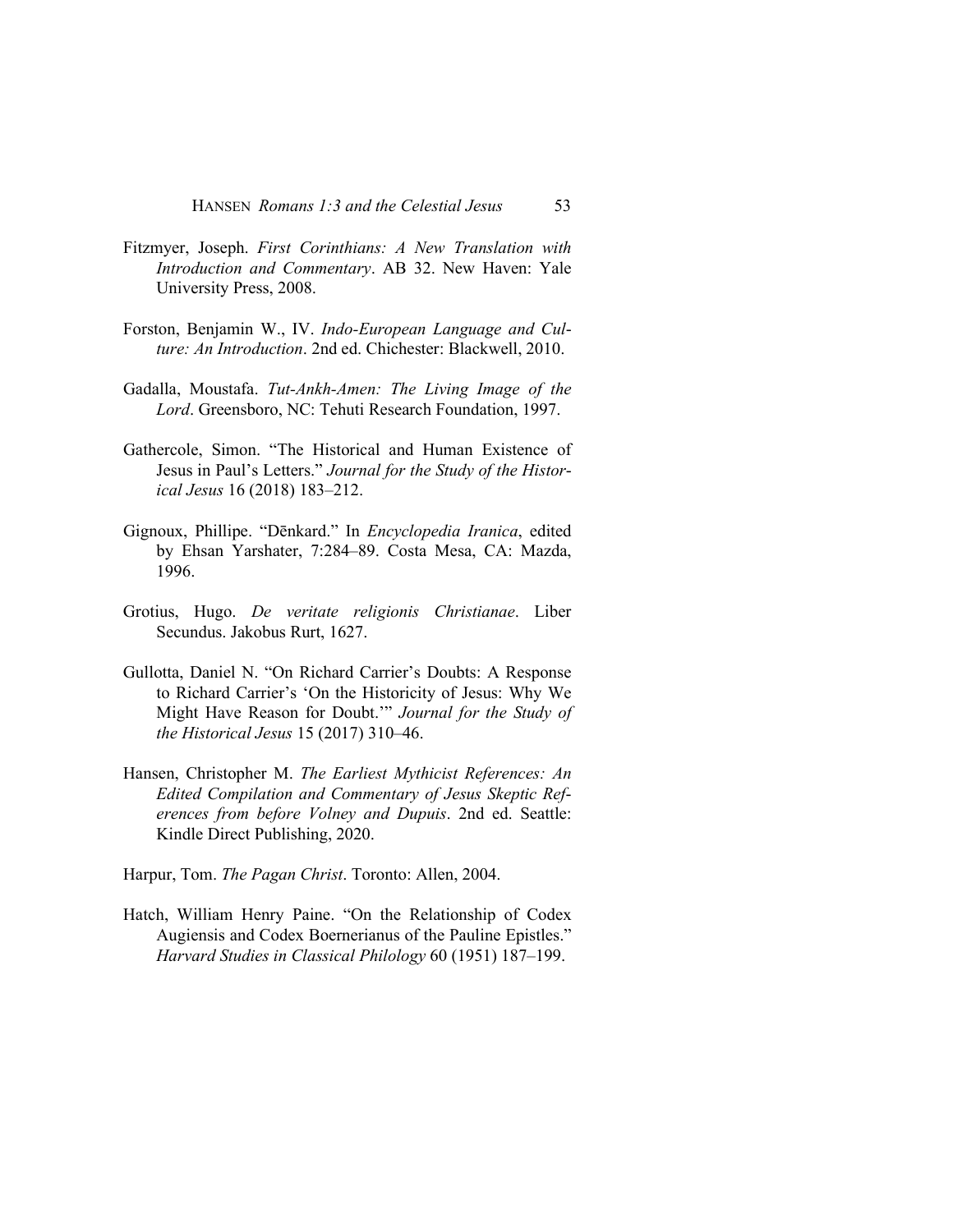- Houwelingen, Rob van. "'They Displease God and are Hostile to Everyone'—Antisemitism in 1 Thessalonians 2:14–16?" *Sárospataki Füzetek* 22 (2018) 115–29.
- Howell-Smith, A. D. *Jesus Not a Myth*. London: Watts & Co., 1942.
- Hultgren, Arland J. *Paul's Letter to the Romans: A Commentary*. Grand Rapids: Eerdmans, 2011.
- Jensen, Matthew. "The (In)authenticity of 1 Thessalonians 2.13– 16: A Review of Arguments." *Currents in Biblical Research* 18 (2019) 59–79.
- Johnson, Nathan C. "Romans 1:3–4: Beyond Antithetical Parallelism." *Journal of Biblical Literature* 136 (2017) 467–90.
- Justnes, Åarstein. "Un-Pauline Paul? Philippians 2.6–11 in Context." *Symbolae Osloenses* 86 (2012) 145–59.
- Keener, Craig S. *1–2 Corinthians*. NCBC. Cambridge: Cambridge University Press, 2005.
- Klawans, Jonathan. *Impurity and Sin in Ancient Judaism*. Oxford: Oxford University Press, 2006.
- Kryvelev, Iosif A. *Christ: Myth or Reality?* Translated by S. Kotlobye. Moscow: USSR Academy of Sciences "Social Sciences Today" Editorial Board, 1987.
- Lataster, Raphael. "Bart Ehrman and the Elusive Historical Jesus." *Literature & Aesthetics* 26 (2016) 181–92.
	- ———. "Bayesian Reasoning: Criticising the 'Criteria of Authenticity' and Calling for a Review of Biblical Criticism." *Journal of Alternative Perspectives in Social Sciences* 5 (2015) 271–93.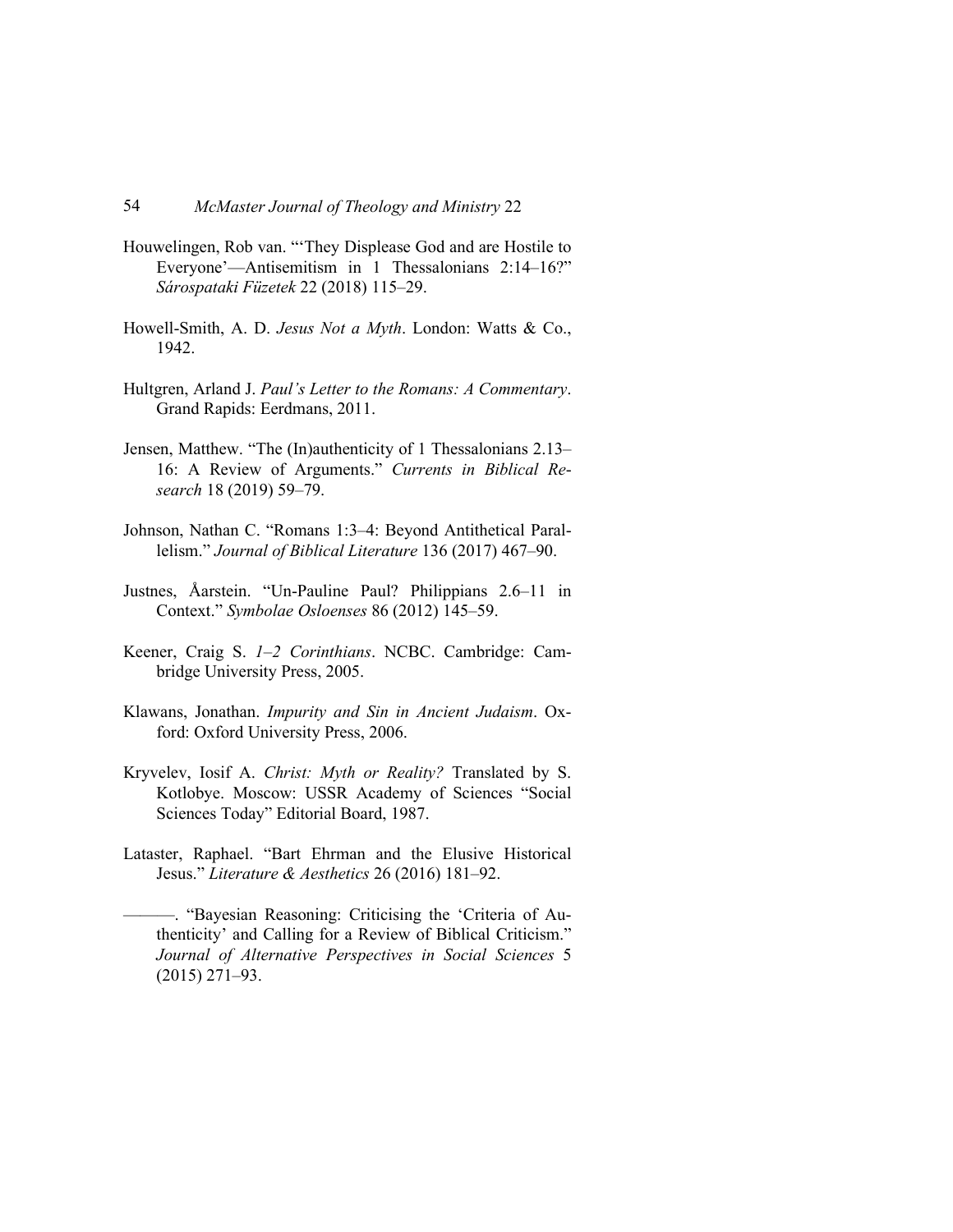———. *The Case Against Theism*. Cham, Switzerland: Springer, 2018.

- ———. "The Fourth Quest: A Critical Analysis of the Recent Literature on Jesus' (a)Historicity." *Literature Aesthetics* 24 (2014) 1–28.
- ———. "How to Show That Christian Theism is True: A Call to the Next Generation of Christian Apologists." *Philosophy International Journal* 2 (2019) 1–5.
- ———. "On Richard Swinburne and the Failings of Christian Theistic Evidentialism." *Literature & Aesthetics* 26 (2016) 23–40.
- ———. "The (Overwhelming) Improbability of Classical (and Christian) Theism." *Essays in the Philosophy of Humanism*  25 (2017) 53–68.
- ———. *Questioning the Historicity of Jesus: Why a Philosophical Analysis Elucidates the Historical Discourse*. Value Inquiry Book Series (Philosophy and Religion) 336. Leiden: Brill | Rodopi, 2019.
- ———. "Questioning the Plausibility of Jesus Ahistoricity Theories—A Brief Pseudo-Bayesian Metacritique of the Sources." *Intermountain West Journal of Religious Studies*  6 (2015) 64–96.
- ———. Review of *Jesus: Evidence and Argument or Mythicist Myths* by Maurice Casey. *Alternative Spirituality & Religion Review* 5 (2014) 166–68.
- ———. Review of *On the Historicity of Jesus: Why We Might Have Reason for Doubt*, by Richard Carrier. *Journal of Religious History* 38 (2014) 614.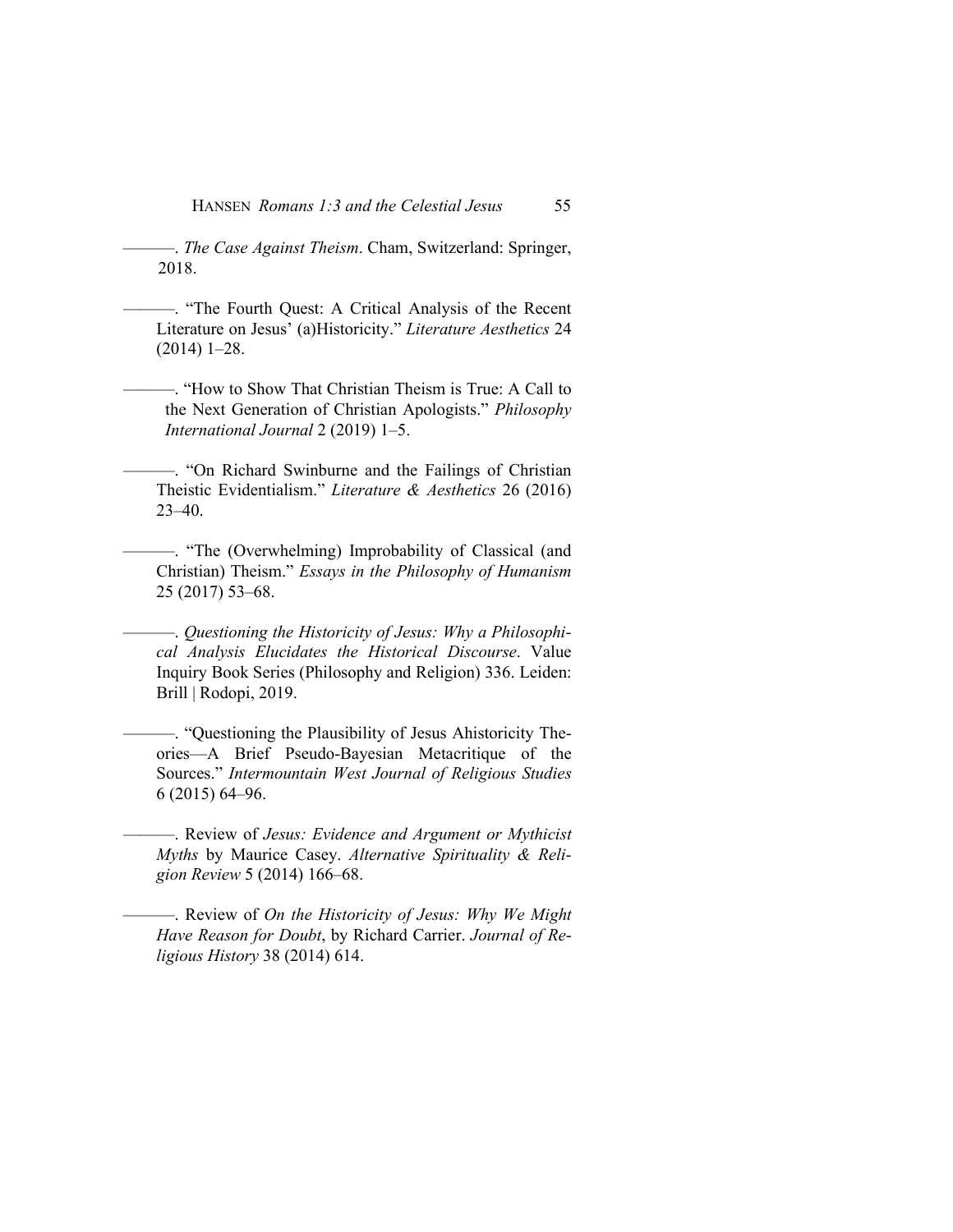———. "Warranted Skepticism: If We Are to Be Consistent and Fair, Extraordinary Claims Do Require Extraordinary Evidence." *American Journal of Biblical Theology* 21 (2020) 1–10.

- Law, Stephen. "Evidence, Miracles, and the Existence of Jesus." *Faith and Philosophy* 28 (2011) 129–51.
- Lenzman, Y. A. *L'Origine du christianisme*. Translated by L. Piatigorski. Moscow: Editions en Langues Etrangeres and USSR Academy of Sciences, 1961.
- Litwa, M. David. *How the Gospels Became History: Jesus and Mediterranean Myths*. New Haven: Yale University Press, 2019.
- Longenecker, Richard N. *The Epistle to the Romans*. New International Greek Testament Commentary. Grand Rapids: Eerdmans, 2016.
- Luckensmeyer, David. *The Eschatology of First Thessalonians*. Göttingen: Vandenhoeck & Ruprecht, 2009.
- Maccoby, Hyam. *Ritual and Morality: The Ritual Purity System and Its Place in Judaism*. Cambridge: Cambridge University Press, 1999.
- Magne, Jean. *From Christianity to Gnosis and From Gnosis to Christianity: An Itinerary through the Texts to and from the Tree of Paradise*. Brown Judaic Studies 286. Atlanta: Scholars Press, 1993.
- Matheson, George. *Aids to the Study of German Theology*. 2nd ed. Edinburgh: T. & T. Clark, 1876.
- Meggitt, Justin. "'More Ingenious than Learned'? Examining the Quest for the Non-Historical Jesus." *New Testament Studies*  65 (2019) 443–60.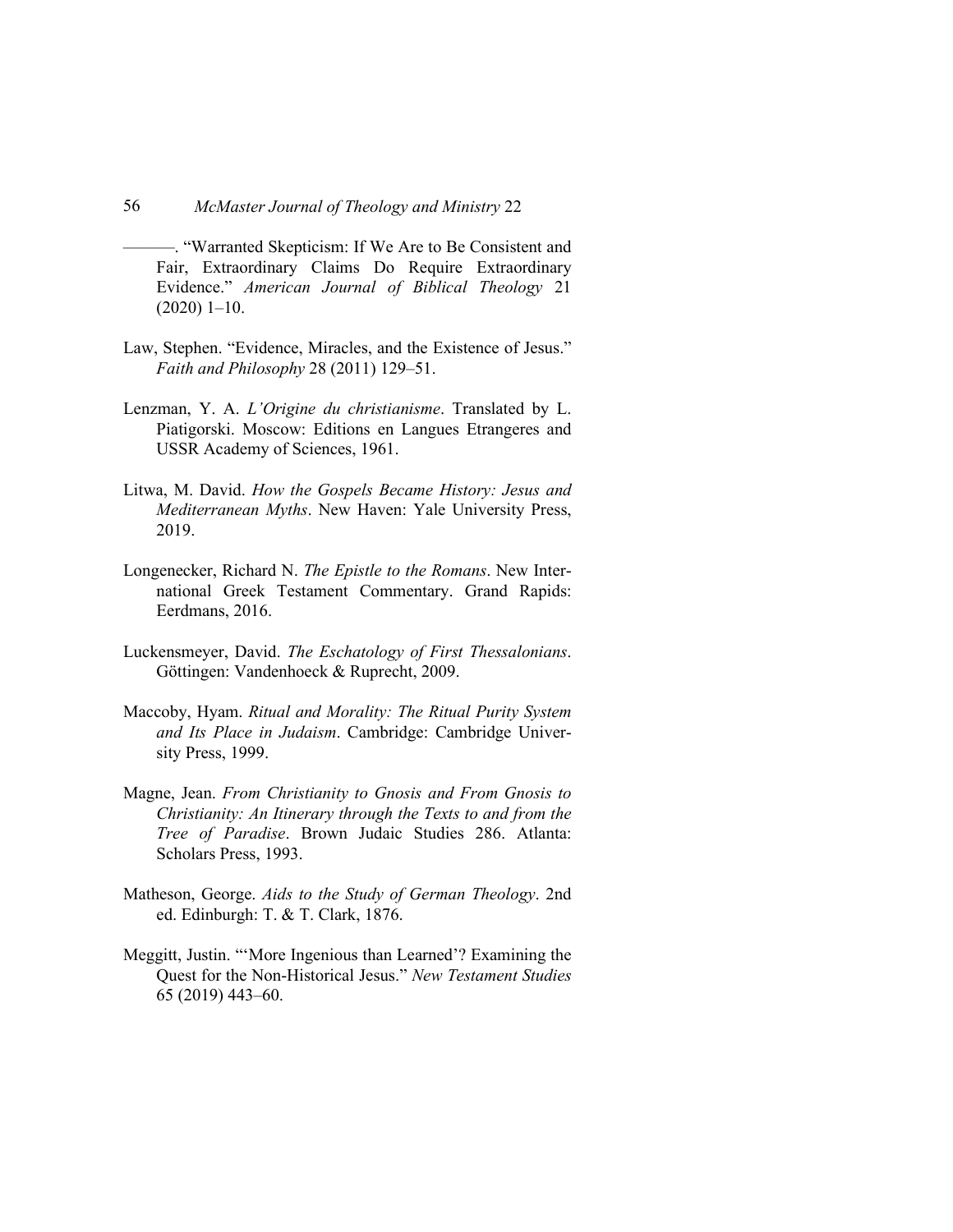- Moo, Douglas J. *The Epistle to the Romans*. NICNT. Grand Rapids: Eerdmans, 1996.
- O'Neill, J. C. *Paul's Letter to the Romans*. New York: Penguin, 1975.
- Papoušek, Dalibor. "The Soviet School of Historians of Early Christianity and Its Influence in Former Czechoslovakia: The Question of Jesus' Historicity." In *The Academic Study of Religion During the Cold War: East and West*, edited by Iva Doležalová et al., 120–35. Toronto Studies in Religion 27. New York: Lang, 2001.
- Patai, Raphael. *Gates of the Old City: A Book of Jewish Legends*. Detroit: Wayne State University Press, 1981.
- Pataki, András Dávid. "A Non-Combat Myth in Revelation 12." *New Testament Studies* 57 (2011) 258–72.
- Petterson, Christina. Review of *On the Historicity of Jesus: Why We Might Have Reason for Doubt* by Richard Carrier. *Relegere* 5 (2015) 253–58.
- Poirer, John C. "Purity Beyond the Temple in the Second Temple Era." *JBL* 122 (2003) 247–65.
- Price, Robert M. *The Amazing Colossal Apostle: The Search for the Historical Paul*. Salt Lake City: Signature Books, 2012.
- ———. "Apocryphal Apparitions: 1 Corinthians 15:3–11 as a Post-Pauline Interpolation." *Journal of Higher Criticism* 2 (1995) 69–99.
- ———*. Deconstructing Jesus*. Amherst, NY: Prometheus, 2000.
- ———. "Does the Christ Myth Theory Require an Early Date for the Pauline Epistles?" In *'Is This Not the Carpenter?' The Question of the Historicity of the Figure of Jesus*,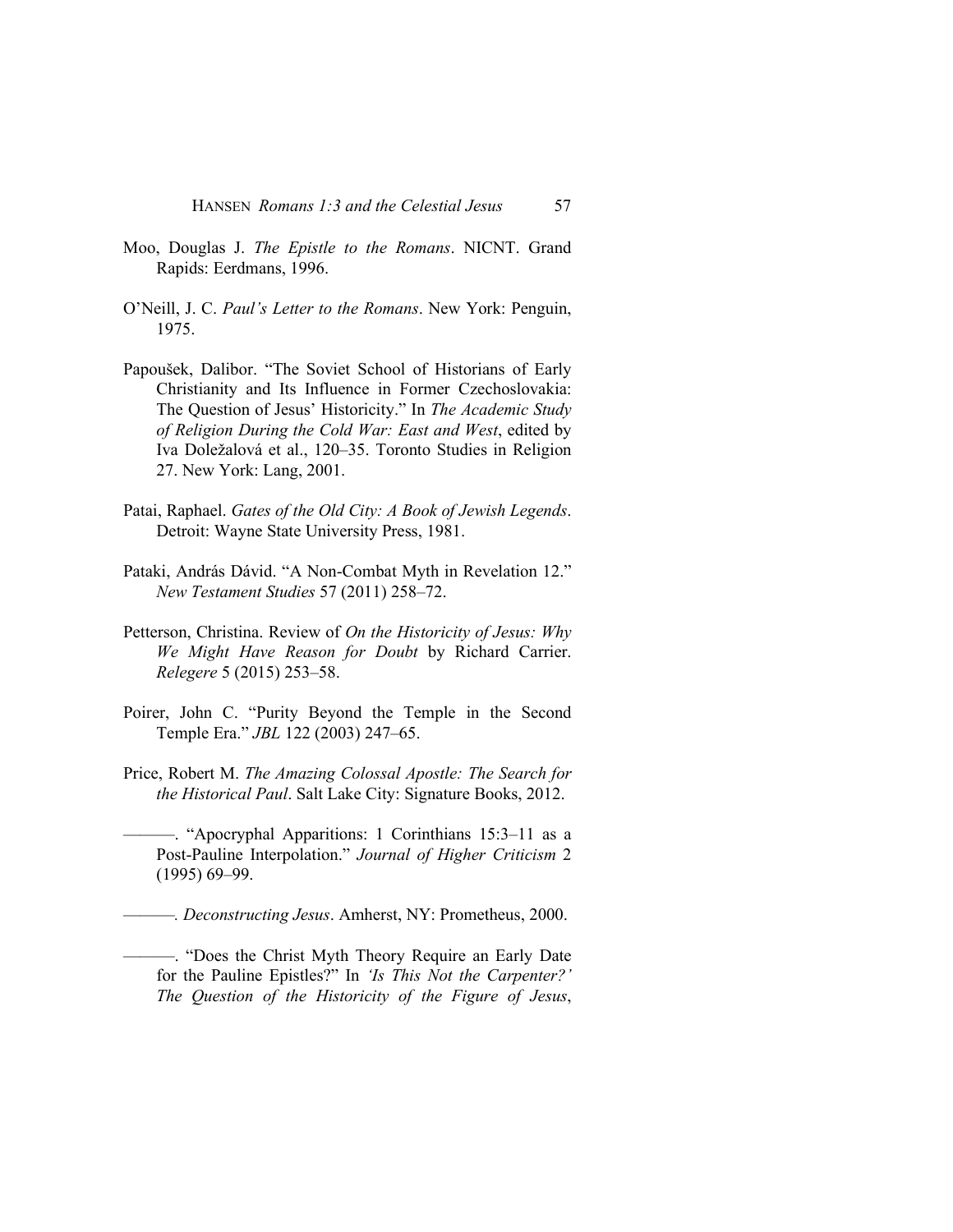edited by Thomas L. Thompson and Thomas S. Verenna, 95–116. Sheffield: Equinox, 2011.

- ———. Review of *Jesus from Outer Space* by Richard Carrier. *Journal of Higher Criticism* 15 (2020) 132–35.
- Radcliffe, Edmonds "There and Back Again: Temporary Immortality in the Mithras Liturgy." In *Conversion and Initiation in Antiquity: Shifting Identities—Creating Change*, edited by Birgette Bøgh, 185–202. Early Christianity in the Context of Antiquity. Bern: Lang, 2014.
- Rasimus, Tuomas. *Paradise Reconsidered in Gnostic Mythmaking: Rethinking Sethianism in Light of the Ophite Evidence*. Leiden: Brill, 2009.
- Robertson, Archibald. *Jesus: Myth or History?* London: Watts, 1946.
- Runia, David T. *Philo in Early Christian Literature: A Survey*. Compendia Rerum Iudiacarum ad Novum Testamentum 3. Minneapolis: Fortress, 1993.
- Sack, Karl Heinrich. "Christliche Polemik." *Evangelische Kirchen-Zeitung* 50 (June 1839) 395.
- Salm, René. *NazarethGate: Quack Archaeology, Holy Hoaxes, and the Invented Town of Jesus*. Cranford, NJ: American Atheist, 2015.
- ———. *The Myth of Nazareth: The Invented Town of Jesus*. Parsippany, NJ: American Atheist, 2008.
- Simms, Norman. "Jesus the Jew: Who Says So?" In *Teaching the Historical Jesus*, edited by Zev Garber, 121–32. London: Routledge, 2015.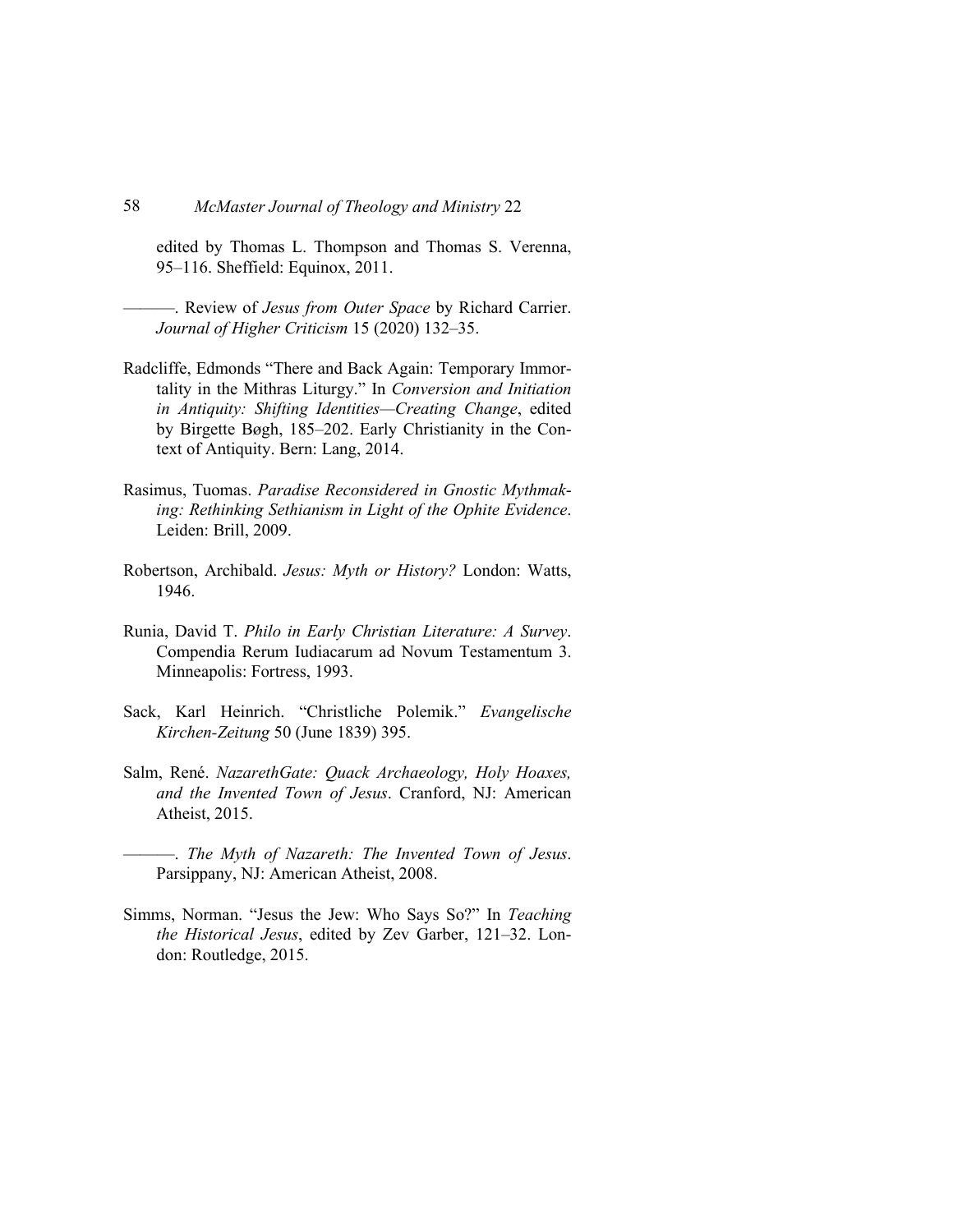- Sprinkle, Joe M. "The Rationale of the Laws of Clean and Unclean in the Old Testament." *JETS* 43 (2000) 637–57.
- Still, Todd. *Conflict at Thessalonica*. Sheffield: Sheffield Academic Press, 1999.
- Thorburn, T. J. *Jesus the Christ: Historical or Mythical?* Edinburgh: T. & T. Clark, 1912.
- Thrower, James. *Marxist-Leninist 'Scientific Atheism' and the Study of Religion and Atheism in the USSR*. Religion and Reason. Berlin: de Gruyter, 1983.
- Torstendahl, Rolf. "Comments." *Scandia* 59 (1993) 197–98.
- Unger, Dominic. *St. Irenaeus of Lyons: Against the Heresies*. New York: Newman, 1992.
- Van Voorst, Robert. *Jesus Outside the New Testament: An Introduction to the Ancient Evidence*. Grand Rapids: Eerdmans, 2000.
- Verenna, Thomas S. "Born under the Law: Intertextuality and the Question of the Historicity of the Figure of Jesus in Paul's Epistles." In *'Is This Not the Carpenter?' The Question of the Historicity of the Figure of Jesus*, edited by Thomas L. Thompson and Thomas S. Verenna, 131–59. Sheffield: Equinox, 2011.
- Verhoef, Edward. "The Authenticity of the Paulines Should Not be Assumed." *Protokolle zur Bibel* 19 (2010) 129–51.
- Weaver, Walter P. *The Historical Jesus in the Twentieth Century, 1900–1950*. Harrisburg, PA: Trinity, 1999.
- Wenham, Gordon J. *Leviticus*. NICOT. Grand Rapids: Eerdmans, 1994.